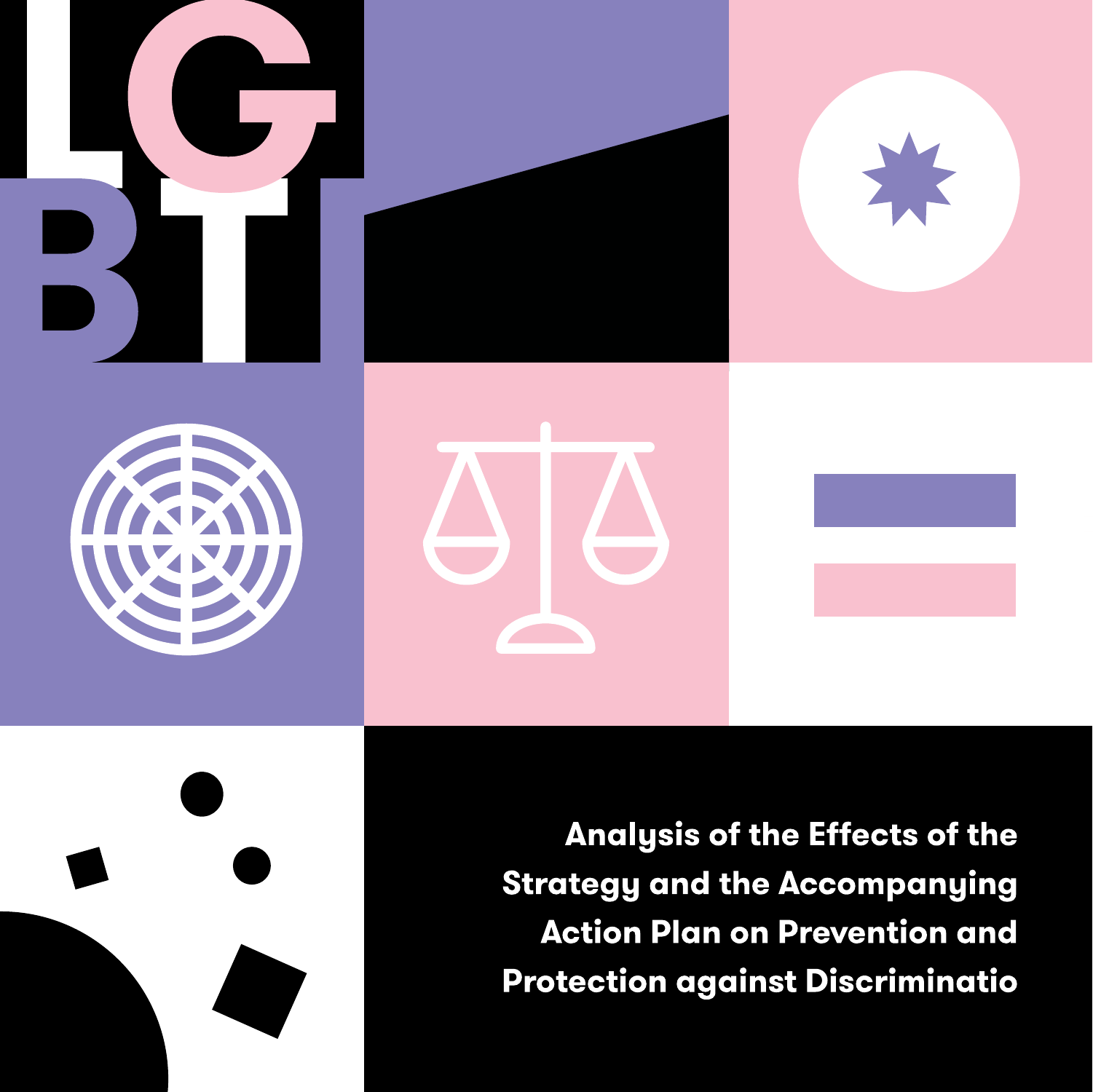### **LABRIS**

Organisation for Lesbian Human Rights LABRIS was founded in Belgrade in 1995 and, through its consistent commitment to equal opportunities through affirmative action, has launched and implemented numerous projects that are essential not only for promoting the position of the LGBT population, but also for respecting universal human rights and diversity in our country.

Most importantly, we highlight the first lesbian website, the first Pride Parade in FR Yugoslavia, the proposal for amendments to the Family Law, participation in the development of a three-year National Action Plan for Improving the Position of Women and Promoting Gender Equality. We initiated activities that led to a change in the voluntary blood donor questionnaire, which allowed persons of different sexual orientation to donate blood.

In 2008, LABRIS finally received a response from the Serbian Medical Association (SLD) to a request submitted back in 2005, by which SLD confirms the World Health Organisation's official stand - that same-sex orientation is not a disease.

LABRIS initiated the gathering of a PFLAG group consisting of parents, family members and friends of lesbians and gays, dedicated to promoting the position and social acceptance of LGBT people, as well as a campaign on registered same-sex partnerships, *"Ljubav je zakon" (Love is the Law)*.



Belgrade, 2019.

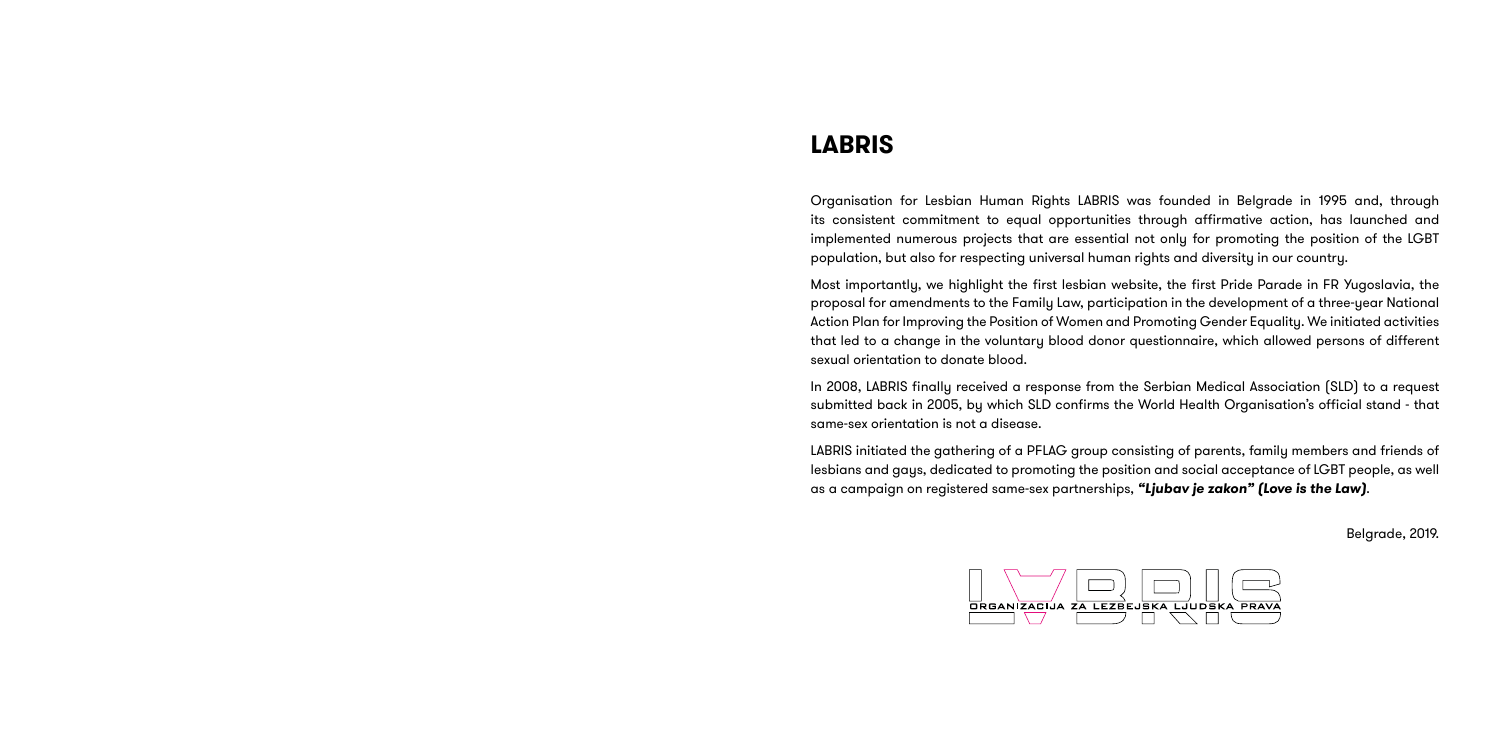## **Table of Contents**

| 02. From Reports of Independent Bodies  11                                                                                                                       |
|------------------------------------------------------------------------------------------------------------------------------------------------------------------|
| 03. The Issue of LGBT Freedoms in Research 15                                                                                                                    |
| 04. LGBT in the Reports of UN Human Rights Mechanisms 21                                                                                                         |
|                                                                                                                                                                  |
| 06. RESULTS OF THE IMPLEMENTATION OF THE ACTION PLAN FOR THE<br><b>IMPLEMENTATION OF THE STRATEGY FOR PREVENTION</b><br>AND PROTECTION AGAINST DISCRIMINATION 27 |
| 07. Conclusion, what has been done, and what is yet to be done 53                                                                                                |
|                                                                                                                                                                  |
|                                                                                                                                                                  |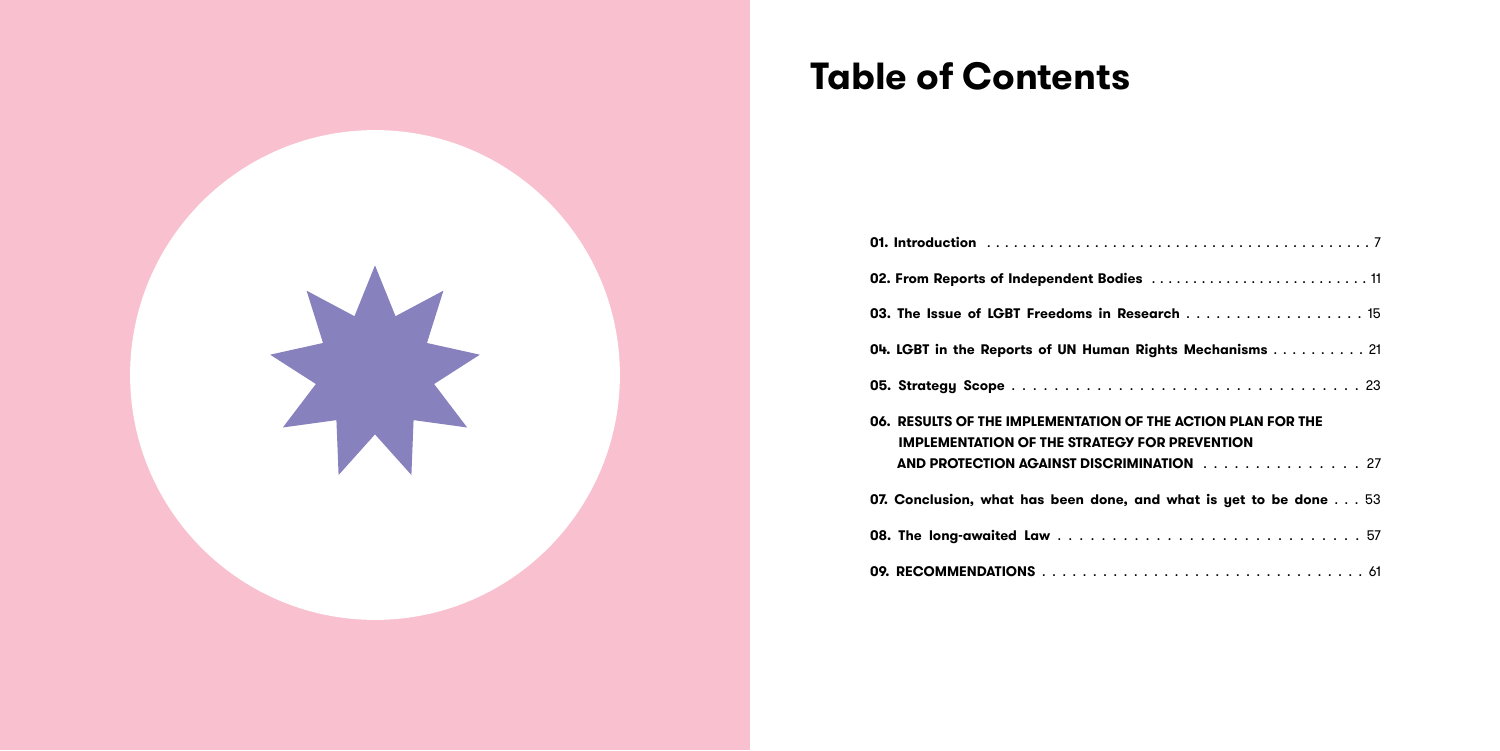After 10 years since the Law on the Prohibition of Discrimination was passed, 6 years since the adop tion of the first Strategy for Prevention and Protection against Discrimination and 18 years since the first Pride Parade in Belgrade, we continue to deal with pronounced hate speech in public discourse, with covert and often overt discrimination in all social areas. Serbia remains a deeply divided society in terms of freedom of choice of partners, gender identity and sexual orientation. Research' shows that citizens see LGBT people as one of the most discriminated groups, but nonetheless, more than 25% of citizens do not want an LGBT person as a colleague, almost half do not want their children to be edu cated by LGBT persons, while as many as 63% oppose marriage to an LGBT person.

In 2017, the headline – *"Belgrade Pride parade" held without incidents*, dominated in the press. Under the slogan "For Change", the "Pride parade" was held in Belgrade in a festive atmosphere and without any incidents. The difference with regard to previous years is marked by the participation of the Prime<br>1 The research "Odnos medija u Srbiji prema diskriminaciji" ("Media attitudes to discrimination in Serbia"),

### **However, in the public arena, one event makes a difference, at least for a week. Pride Parade.**



# **01. Introduction**

Commissioner for the Protection of Equality, Belgrade 2018 – available on the website: http://ravnopravnost.gov.rs/ odnos-medija-u-srbiji-prema-diskriminaciji-cir/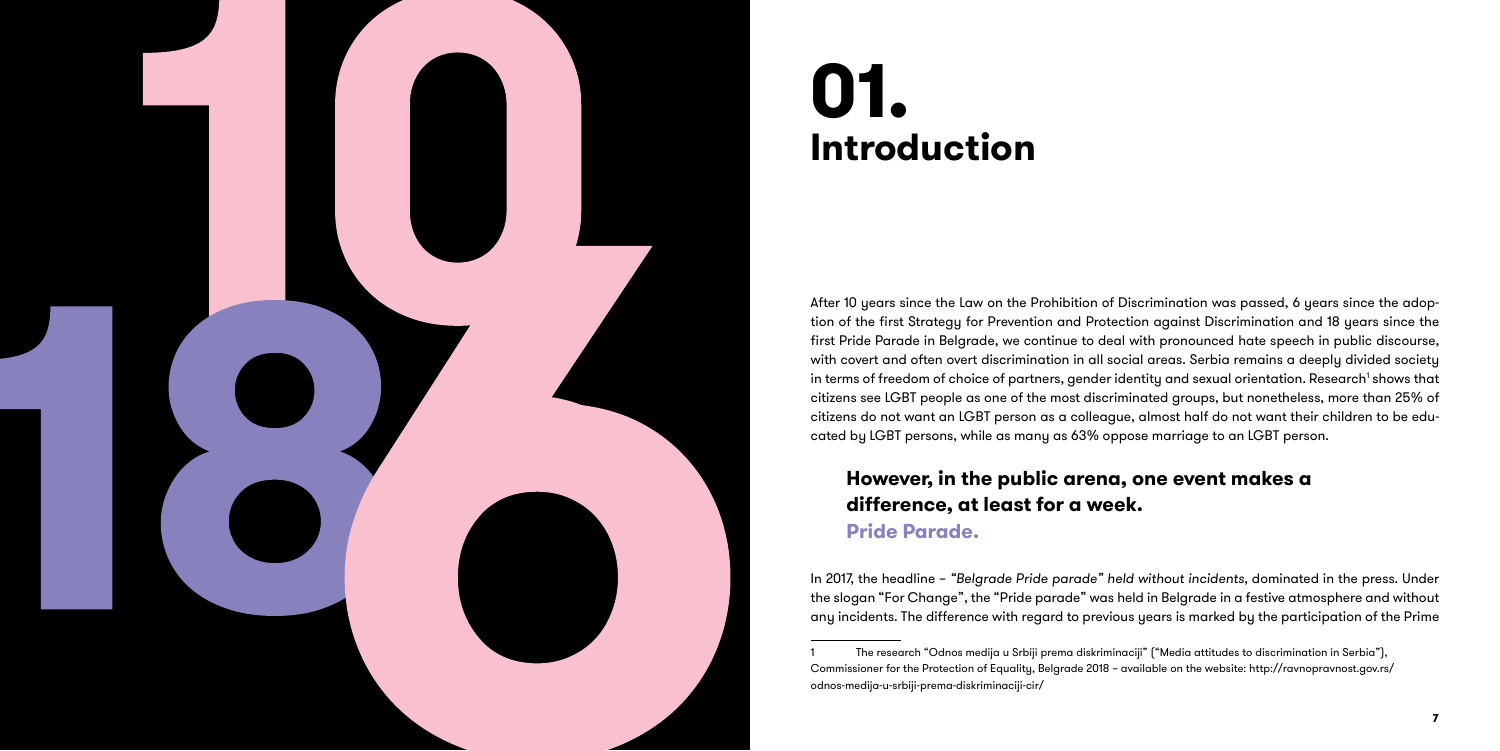Minister of the Government of the Republic of Serbia, Ana Brnabić, who said that Serbia respects diversity and that the Government will be there for all citizens. Pride 2017 ended with a speech held by the Ambassador of the Amsterdam Pride, Hans Van Hoven, who said that Serbia was making progress in the rights of the LGBT community and particularly praised the fact that the Prime Minister was present at the parade, and that she was very brave for taking that step. Shortly before the walk, Serbian Prime Minister Ana Brnabić said that Serbia respects diversity and that this is what contributes to strengthening society, and that the Government will not tolerate hate speech and hate crime and will consistently sanction them.

The 2018 Pride will be remembered for having more participants than police officers for the first time in Serbia. In the march of 1,500 people, besides the Prime Minister, there were several ministers, the Mayor of Belgrade, as well as representatives of opposition parties and the diplomatic corps. However, the European Commission's statement in the 2018 Serbia Progress Report is not negligible:

*"Freedom of assembly and association are guaranteed by the Constitution and generally respected. Legislation is also generally in line with European standards, but has yet to be aligned with the Guidelines on Freedom of Peaceful Assembly of ODIHR. Secondary legislation necessary for full implementation of the law on freedom of assembly has not been adopted. Cases of excessive use of force by law enforcement bodies have been reported. Violent counter-assemblies are often not prosecuted, while penalties are often not proportionate or perpetrators not sanctioned at all".*

The 2019 Parade was characterized by the fact that the Prime Minister, who was participating in the event for the third time in a row, responded to Pride's demands: a law on partnership and gender identity registration is being drafted and discussions with non-governmental organisations are in progress. Still, the Prime Minister cannot say exactly when the law will be passed, but stresses it is a work in progress.

The European Commission's 2019 Progress Report for Serbia states that the normative area forbidding discrimination is "generally in line with the European standards, although further alignment with the acquis is still needed". This Report also states that the social groups most discriminated against are women, persons with disabilities, Roma, LGBTI persons, persons with HIV/AIDS and the elderly. Significantly, this document recognised that human rights defenders, together with LGBTI persons "often face hate speech, threats and violence. These abuses should be promptly and properly investigated, prosecuted and sanctioned".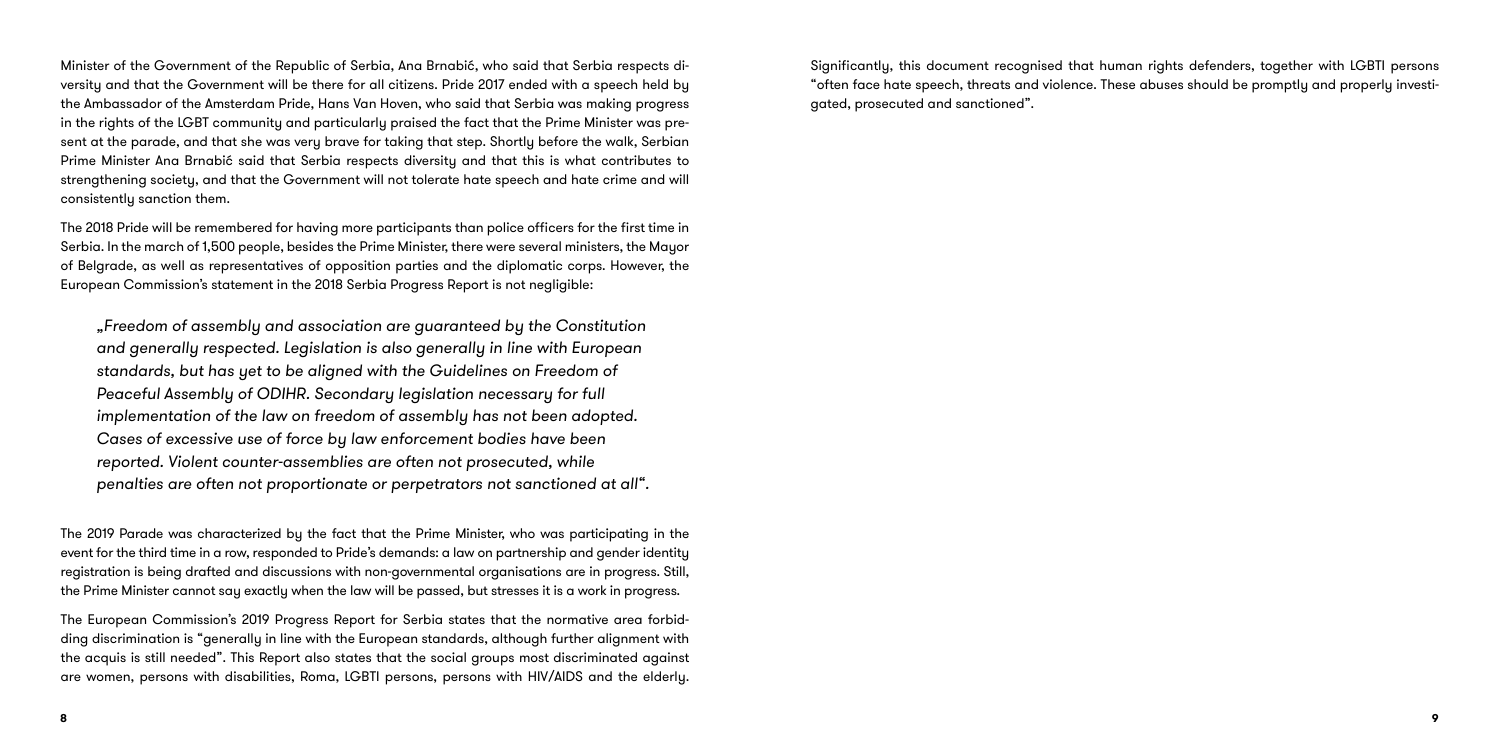In her 2018 Annual Report<sup>2</sup>, the Commissioner for the Equality of Citizens notes that hate speech, sensationalism, discriminatory attitudes and offensive reporting, especially about women and members of the LGBT population, are still present in the media and public space and that attention should also be paid to responsible reporting on domestic violence and partnerships.

Most discrimination complaints in 2018 to the Commissioner were filed on grounds of disability (26.4%), age (16.5%), gender (10.7%), birth (10.6%), health status (6.1%), followed by complaints of discrimina tion based on nationality and ethnic origin (6%), marital and family status (4.9%), **sexual orientati on (4.2%)**, while other grounds of discrimination were cited in lesser percentages. Regarding sexual orientation as a ground of discrimination, as in previous years, there is a trend that most complaints on these grounds, as well as on the grounds of gender identity, are filed in the area of public information and media, as well as that complaints are mostly filed by civil society organisations. An analysis of these complaints indicates that hate speech, sensationalism, discriminatory attitudes and offensive reporting, especially about women and members of the LGBT population, continue to be present in the media and public space. Discrimination on the grounds of sexual orientation is the eighth ground in the frequency of complaints filed with the Commissioner in 2018, with 42 complaints, representing 4.2% of the total number of complaints filed. The total number of complaints filed on these grounds in 2018 2 2018 Annual Report, Commissioner for the Protection of Equality, Belgrade, 2018 – available at: http://ravnoprav-

# **02. From Reports of Independent Bodies**

nost.gov.rs/izvestaji/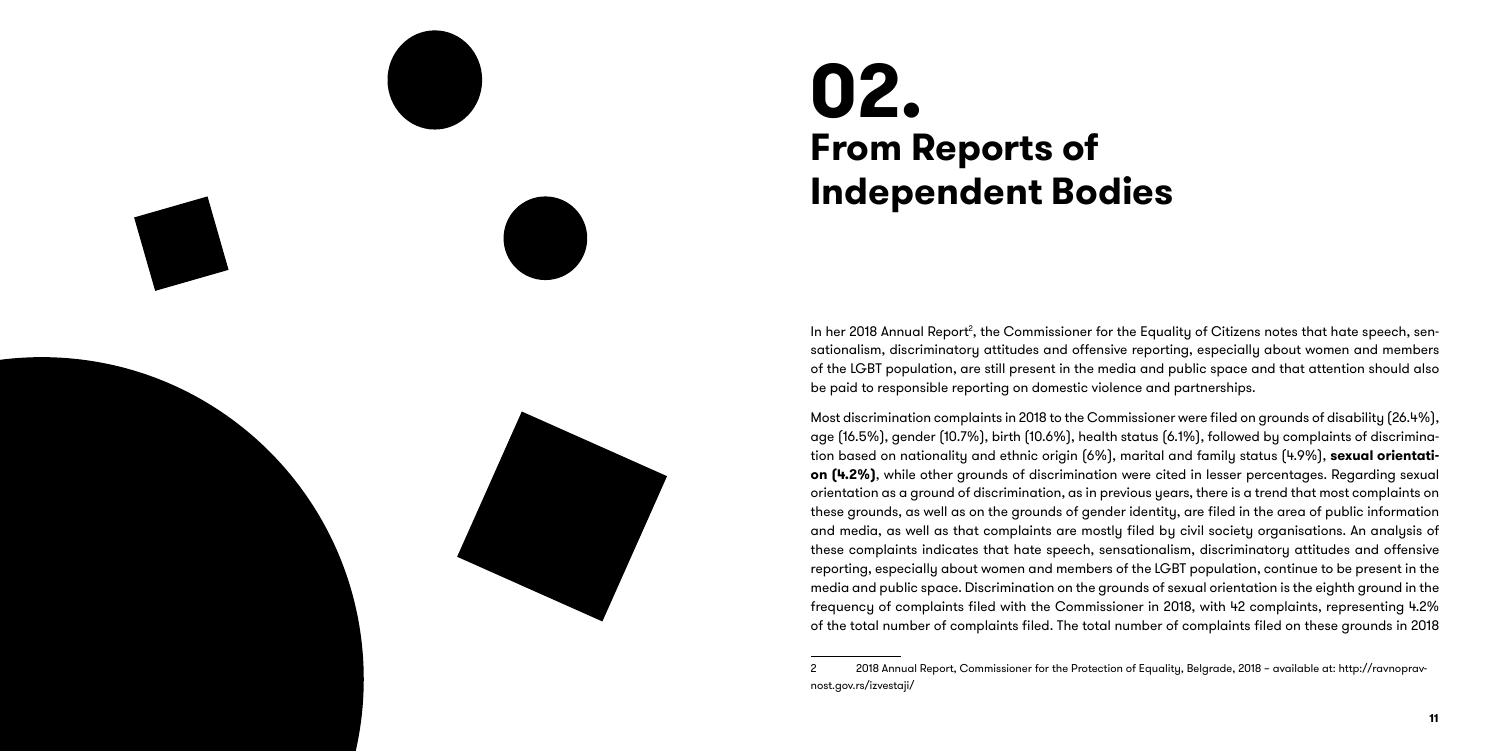did not change compared to 2017. As in previous years, most discrimination complaints on the grounds of sexual orientation were filed by civil society organisations (31), while 11 were filed by individuals. In terms of discrimination, as many as 26 complaints on these grounds refer to discrimination in the area of public information and media, which is close to half of the total number of complaints filed in this area. This is followed by areas related to the public sphere as well as to the actions of public authorities, in which this ground is stated in five complaints.

The Commissioner instituted a civil proceeding in 2017 for discrimination against women and LGBT persons. In 2018, the Higher Court gave rise to the judgment fully upholding the Commissioner's claim, but the Court of Appeal reversed the judgment in favour of the respondent. The review procedure is pending. The complaints were filed primarily to encourage and inspire victims of discrimination to institute anti-discrimination litigation, as well as to make the public aware of the problem of discrimination and to understand more closely that this is an unlawful social phenomenon. Also, during 2018, one criminal charge was filed for public defamation of LGBTI people. What is challenging is that when it comes to acting on the recommendations of the Commissioner on these grounds of discrimination, the highest level of non-compliance with the recommendations is noticeable, which is especially worrying when it comes to persons exercising public service function. Compared to the previous year, it can be noted that the number of complaints in which gender identity was stated as a personal characteristic in addition to sexual orientation as a ground for discrimination was reduced. In the course of 2018, a total of six complaints were filed stating gender identity as a personal characteristic, representing 0.6% of the total number of grounds stated.

The Protector of Citizens, who reports annually, notes that laws governing same-sex partnerships and the legal consequences of sex reassignment (change) and gender identity change have not yet been adopted, and that LGBTI persons are still often victims of discrimination, prejudice and stereotyping. The rights of LGBT persons, especially to the protection of physical and mental integrity, are insufficiently protected, services have not been developed to support young LGBT persons in discovering their sexual orientation and gender identity, or for young people who had to leave their homes because their families rejected them after finding out about their sexual orientation or gender identity. The Protector of Citizens states that young people in Serbia are intolerant of LGBT persons, which is a clear indicator that additional efforts should be made to introduce and/or further explore topics on tolerance, non-discrimination, acceptance of diversity and non-violence at all levels of education, but that discriminatory contents in textbooks and teaching materials remain unchanged, whereas the contents to cover these topics in an acceptable and professional manner have not been introduced.



*Discrimination on the grounds of sexual orientation is the eighth ground in*  the frequency of complaints filed with the Commissioner in 2018.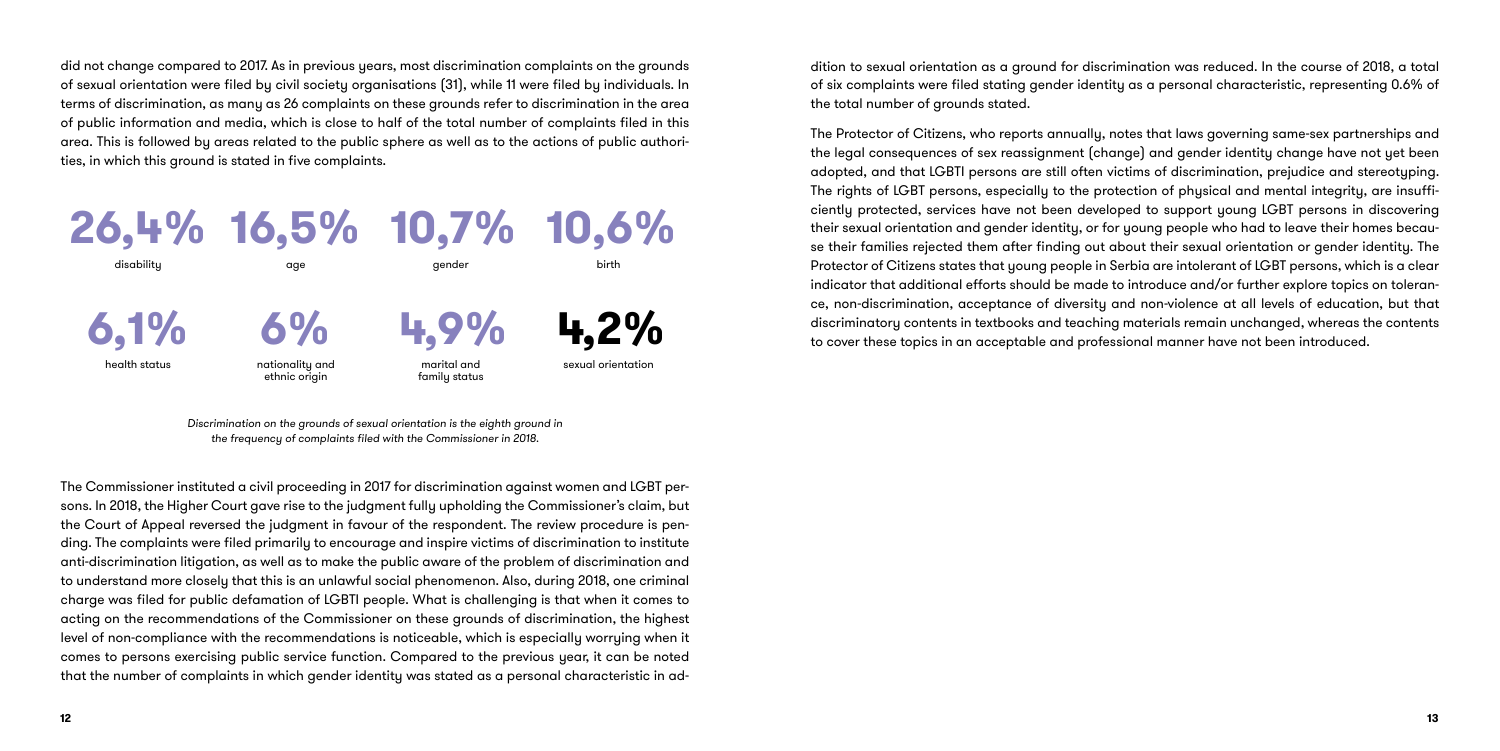

In the research Discrimination Against Sexual Minorities in Education and Housing: Evidence from Two Field Experiments in Serbia,<sup>4</sup> it is stated that most countries, including Serbia, do not have reliable and detailed quantitative data on the nature and degree of discrimination against LGBTI citizens, and that experimental evidence on discrimination against LGBTI persons with regard to access to education and housing in the Republic of Serbia are documented for the first time in this report. These two areas were selected because they represent significant steps in the cycle of exclusion faced by LGBTI persons. The experiment sampled 184 primary schools in 37 urban areas. Also, data<br>3 Belgrade, 2018, http://ravnopravnost.gov.rs/odnos-medija-u-srbiji-prema-diskriminaciji-cir/

The research Media Attitudes to Discrimination in Serbia, conducted by the Commissioner for the Protection of Equality<sup>3</sup>, shows that representatives of public authorities, compared to the views of citizens, consider that Roma and LGBT persons are discriminated against (28.3%) in a smaller percen tage. The same can be concluded with regard to national and religious minorities. Representatives of public authorities most frequently cited religious or political beliefs (43.8%), sex, gender identity or sexual orientation (20.6%) as the grounds of discrimination for which they were exposed to unequal treatment. According to the respondents, the highest degree of prejudice is present towards Roma, LGBTI population, persons with HIV/AIDS and members of small religious communities.

# **03. 4. The Issue of LGBT Freedoms in Research**

<sup>4</sup> World Bank Group (IPSOS, ERA, the Williams Institute, 2018, http://documents.worldbank.org/curated/ en/509141526660806689/Discrimination-against-sexual-minorities-in-education-and-housing-evidence-from-two-fieldexperiments-in-Serbia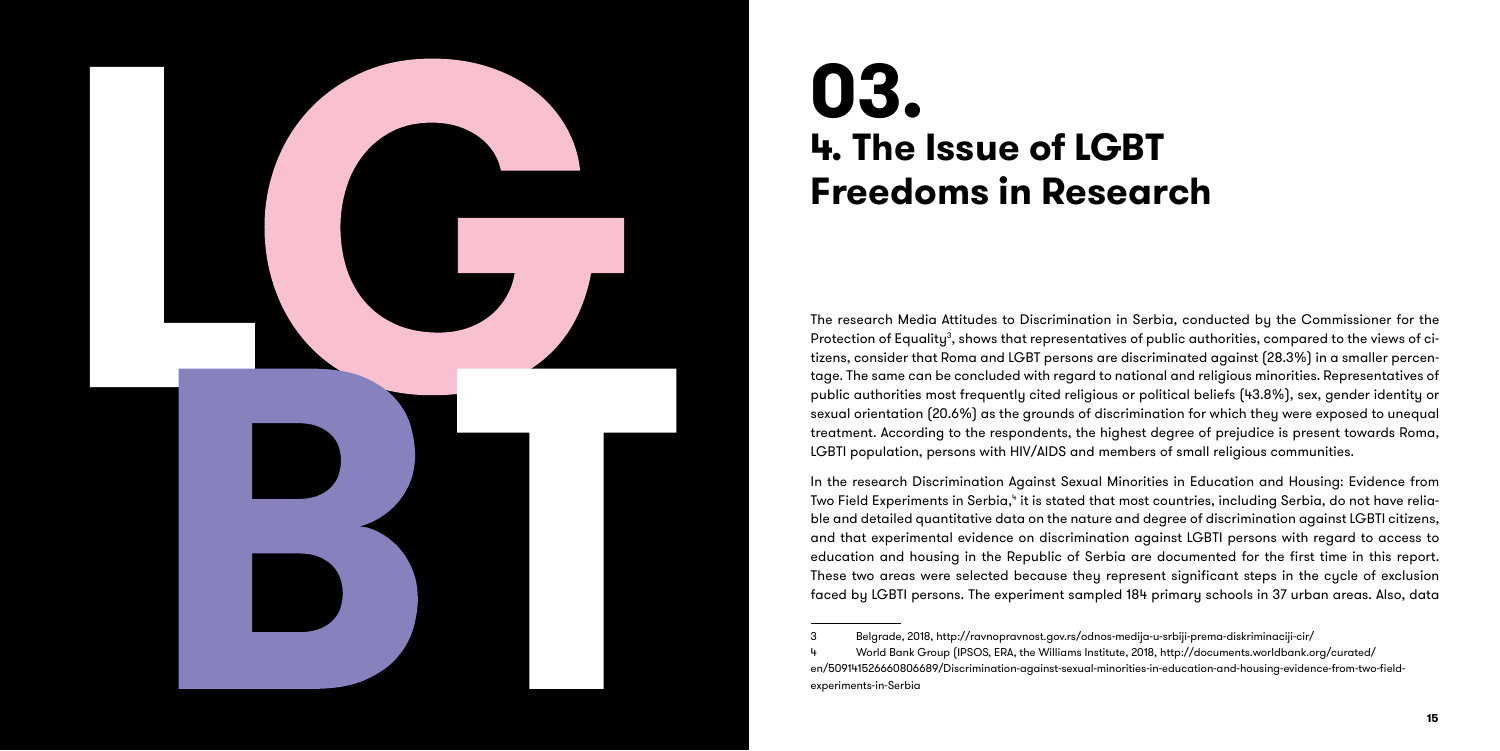from this survey show that 35% of feminized boys are accepted without hesitation, as are 74% of same-sex couples. Ideally, there would be no discrimination at all, but the responses show that there are citizens who do not discriminate against LGBTI persons, and such positive opinions should be used as an opportunity to influence the views of the rest of the population.

The publication 2018 Human Rights in Serbia - Law, Practice and International Human Rights Standards<sup>5</sup>, referring to the normative framework concerning the rights of LGBTI persons, states that the LGBTI community has for several years called on state authorities to adopt the Declaration against Homophobia, a national strategy against violence that will recognise violence against LGBTI persons and peer violence over perceived sexual orientation in schools, as well as laws that will regulate all legal consequences of sex reassignment, but have not yet been adopted. The report also states that trans persons are not recognised by the legal system, while the health system only recognises transexuality, which is classified as a mental disorder.

The publication 2017-18 Annual Report by the Lawyers' Committee for Human Rights (YUCOM) $^{\circ}$  outlines, among other things, the first case won in court for hate crime pursuant to Article 54a of the Criminal Code. This case is very important because it sent a message to the public that these crimes are being punished for and that it is not useless to file criminal charges. This was a case of long-term domestic violence caused by a son's confession to family members that he is gay, which received a court epilogue five years after the court proceedings were instituted. YUCOM's legal team instituted parallel civil and criminal proceedings for protection against domestic violence. The civil proceedings were closed by a final judgment in less than two years. Among other things, the decision ordered the eviction of the father from the common household, as well as a prohibition on further violence and harassment of petitioners. All materials collected during the proceedings were submitted successively also to the acting prosecutor, which was very significant. The First Basic Court in Belgrade sentenced the defendant for the criminal offence of Domestic Violence committed out of hate because of the sexual orientation of his son, making this the first judgment in Serbia in which Article 54a of the Criminal Code has been taken into account in the sentencing.

The publication We Vote, Too!<sup>7</sup> of the Association "Da se zna!" states that the LGBT community makes up about 10% of the population and as such represents a significant segment of the constituency; the main idea and desire of this publication is to motivate political actors to define their views about problems faced by the LGBT community, but also to be informed that those views will be taken into account by the community when voting, as well as by the general public that cares about the improvement of the position of this marginalized group.

According to the report entitled Bring Out the Data, Not Empty Drums and Trumpets $^{\circ}$ , which addresses discriminatory incidents and crimes motivated by homophobia and transphobia in the Republic of

The position of the LGBT community has also been tackled in the publication entitled Research on the Position of the LGBT Community in Novi Sad<sup>8</sup> with the aim of exploring the status the LGBT community and the exercise of their fundamental rights in Novi Sad. The information obtained indicate that the majority of the Novi Sad population believe that homosexuality is a disease, whereas less than a third of citizens believe that members of the LGBT population are exposed to physical, psychological or verbal violence because of their sexual orientation or gender identity. Furthermore, as many as 43% of parents are not at all aware of the sexual orientation or gender identity of their LGBTI children. Apart from family, a negative attitude is also evident in the sphere of social relations. Thus, 25% of respondents would cast off their friend, acquaintance, or colleague by not communicating with them after finding out that they are members of the LGBTI population. When it comes to the perceptions of the LGBT population, 14% see themselves as the most discriminated social group, half of the LGBT persons surveyed were exposed to physical violence, while 4 out of 5 LGBT persons were exposed to psychological and verbal violence. This research states the concern that two-thirds of cases of violence are experienced in the public sphere, committed by hooligans and passers-by on the street, while a third of cases are experienced within educational institutions and work collectives, committed by colleagues or family members. Also, more than half of the members of the LGBTI population in Novi Sad state that they have experienced some form of discrimination, mostly in the areas of social and police protection and labour relations and rights.

7 We Vote, Too!, Association "Da se zna!", Belgrade, 2018, https://dasezna.lgbt/attachments/I\_MI\_GLASAMOfinal2.pdf 8 "Istraživanje položaja LGBT zajednice u Novom Sadu" (Research on the position of the LGBT community in Novi

9 Bring Out the Data, Not Empty Drums and Trumpets ", Association Da se zna!, Belgrade 2018, https://dasezna.lgbt/

<sup>5</sup> World Bank Group (IPSOS, ERA, the Williams Institute, 2018, http://documents.worldbank.org/curated/ en/509141526660806689/Discrimination-against-sexual-minorities-in-education-and-housing-evidence-from-two-fieldexperiments-in-Serbia

<sup>6</sup> 2017-18 Annual Report, Lawyers' Committee for Human Rights (YUCOM), Belgrade, 2019, http://www.yucom.org.rs/ wp-content/uploads/2019/02/YUCOM-izvestaj-o-radu-2017-18..pdf

Sad), Centre for Development of a Democratic Society "Europolis", Group "COME OUT" and Protector of Citizens of the City of Novi Sad, 2018 http://zastitnikgradjana.novisad.rs/sites/default/files/istrazivanje\_lgbti.pdf attachments/Podaci-a-ne-zvona-i-praporci%20FINAL2.pdf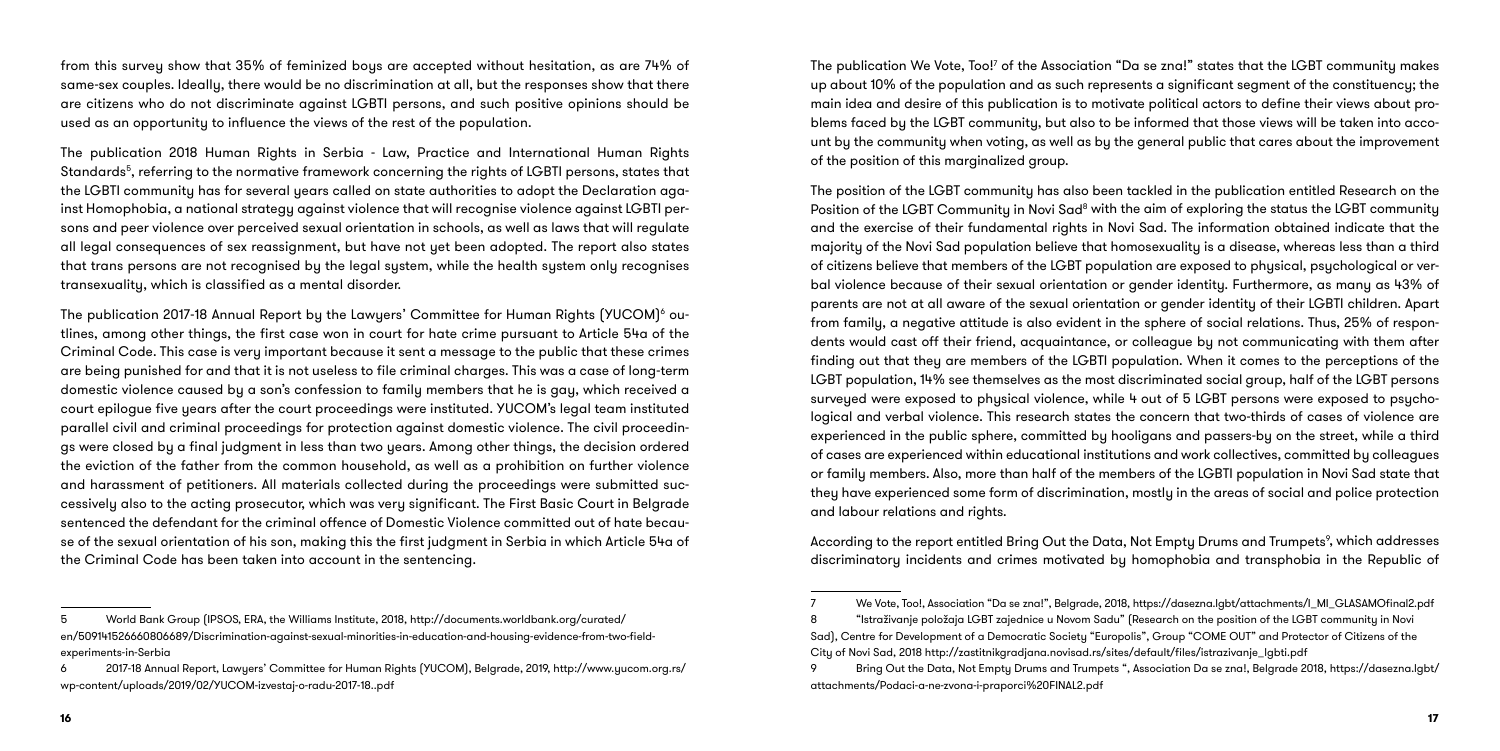Serbia in the observed period, out of 27 cases of hate crime and related incidents analysed, 24 were collected directly from persons who were subject to hate crime, three from LGBTI organisations, whereas no cases were reported by witnesses. When it comes to reporting hate crime or related incidents to competent authorities, 29% of persons did not report a case. A campaign dedicated to promoting the portal "Da se zna!" and the possibility of online reporting of hate crime through a social network was launched in October 2015 to raise awareness about homophobic and transphobic violence and discrimination and to enable the LGBTI community to report crimes in a safe environment and without fear of secondary victimization.



Research on the Position of LGBT+ Persons in the Labour Market<sup>10</sup> was conducted with the aim of collecting data that would serve to create measures to help integrate and better exercise the labour rights of LGBT persons. This research states that factors that most influence workplace positions of LGBT persons are: the type of industry they are employed in, the ownership structure of the company, the positions of workers in the hierarchy, the corporate culture, and the existence and quality of protection mechanisms. Collected data indicate that 38% of LGBT persons believe that they have been discriminated against in the workplace in the last five years, 46% have experienced emotional abuse, 19% have been threatened with termination of employment, 18% have been threatened with violence, 15% have experienced sexual harassment due to actual or perceived sexual orientation, and 9% have experienced physical violence. Also, 92.6% of respondents believe that Serbia does not have good mechanisms

The results of the study Media Attitudes to Discrimination in Serbia<sup>11</sup> conducted by the Commissioner in 2018, showed that, although journalists recognise that there is pronounced discrimination against the LGBT population, they themselves have a certain degree of social distance to this minority group. Thus, 21% of respondents agree with the statement "I have nothing against LGBT people, but let them be what they are at home and not in public", while 15% remained ambivalent. Also, an analysis of another study conducted by the Commissioner during the year on attitudes of representatives of public authorities on discrimination in Serbia, showed that 25% of respondents believe that employees in institutions would agree with the statement "Homosexuality is a disease to be treated".

**92.6%** 

for protection against discrimination in the workplace. Likewise, interviews with LGBT+ persons indicate that they do not recognise discrimination in the workplace, nor do they seem to have the support, either from the state or civil society, to counter discrimination in the world of work. In addition, as many as 77% of LGBT+ persons reported hiding their sexual orientation from all employees in the workplace.

#### of respondents believe that Serbia does not have good mechanisms for protection against discrimination in the workplace

*4 out of 5 LGBT persons were exposed to psychological and verbal violence*

<sup>10</sup> Istraživanje o položaju LGBT + osoba na tržištu rada" (Research on the Position of LGBT+ Persons in the La

<sup>11</sup> Study "Odnos medija u Srbiji prema diskriminaciji" (Media Attitudes to Discrimination in Serbia"), Commissioner for the Protection of Equality, Belgrade, 2018 – available on the website: http://ravnopravnost.gov.rs/ odnos-medija-u-srbiji-prema-diskriminaciji-cir/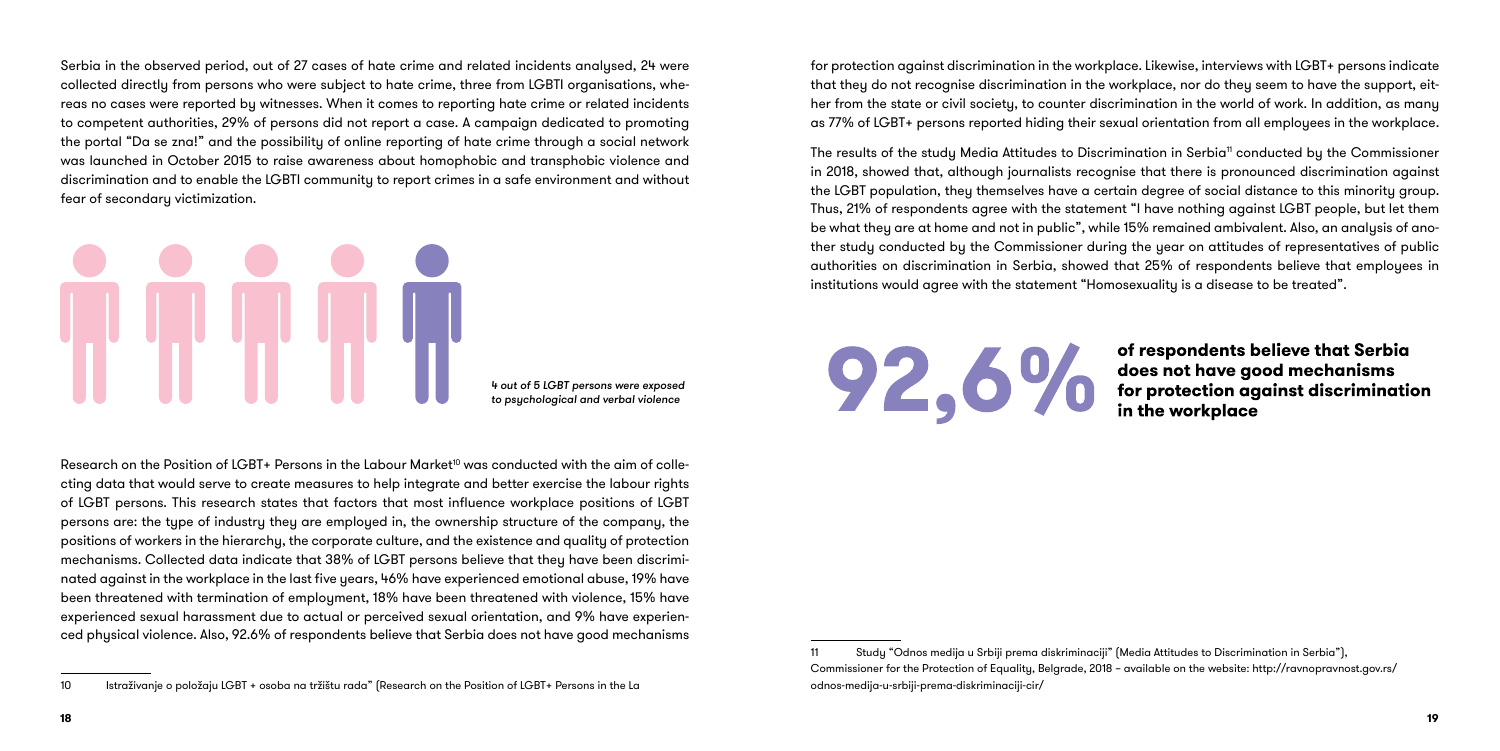United Nations human rights mechanisms also point to certain shortcomings and challenges in the imple mentation of anti-discrimination legislation in Serbia. Thus, the Concluding Observations of the Human Rights Committee on the third periodic report of Serbia on the implementation of the International Covenant on Civil and Political Rights "expresses concern about the practical implementation of the anti-discrimination legal framework, the prevalence of hate speech against LGBT persons".

The Concluding Observations of the Committee against Torture on the Second Periodic Report of the Republic of Serbia on the Implementation of the Convention against Torture and Other Cruel, Inhuman or Degrading Treatment or Punishment contain some observations and recommendations that are re levant to certain discriminated groups - women in situations of violence, persons with intellectual and psychosocial disabilities, the LGBT population and the Roma community. This international mechani sm also indicated that human rights defenders, journalists, LGBTI persons and members of the Roma community continue to be attacked, intimidated and threatened, and investigations and procedures are not effective enough. Therefore, Serbia is urged to provide effective, urgent and thorough investiga tions and to ensure that perpetrators are adequately punished, to take action to counter prejudice and stereotypes and policies to combat hate crime and discrimination, especially on the basis of sexual orientation, gender identity or ethnic origin.

# **03. LGBT in the Reports of UN Human Rights Mechanisms**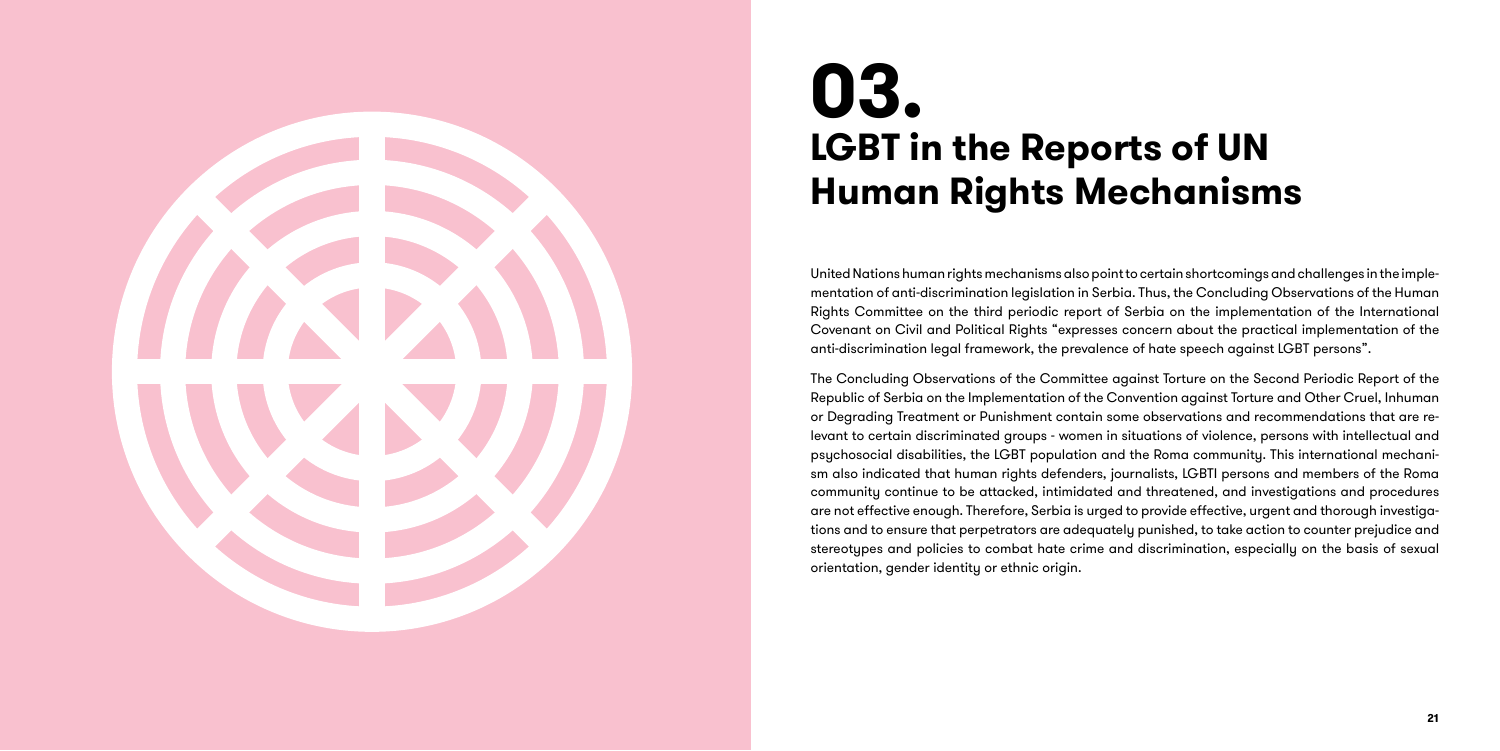

By adopting the Strategy for Prevention and Protection against Discrimination in 2013, Serbia showed an extent of a political will to regulate this area more closely and thus meet several requirements at that time. One of the requirements was a 2011 recommendation of the Commissioner for the Protection of Equality, but also a part of the Action Plan for Chapter 23, a document essential for the Republic of Serbia in the process of accession to the European Union.

The importance of the Strategy for Prevention and Protection against Discrimination and the accom panying Action Plan for its implementation (2014-2018) was also reflected in the comprehensive cove rage of target groups – as many as nine.

The Strategy for Prevention and Protection against Discrimination refers to vulnerable social groups, especially exposed to discrimination:

- $\Box$  affiliation to a national minority;
- women;
- LGBT persons; **Contract Contract**
- persons with disabilities; **Contract**
- the elderly; **Contract Contract**
- children;
- refugees, internally displaced persons and other vulnerable migrant groups; **Contract Contract**
- religious affiliation; **Contract**
- persons whose health status may give rise to discrimination **Contract Contract**

# **04. Strategy Scope**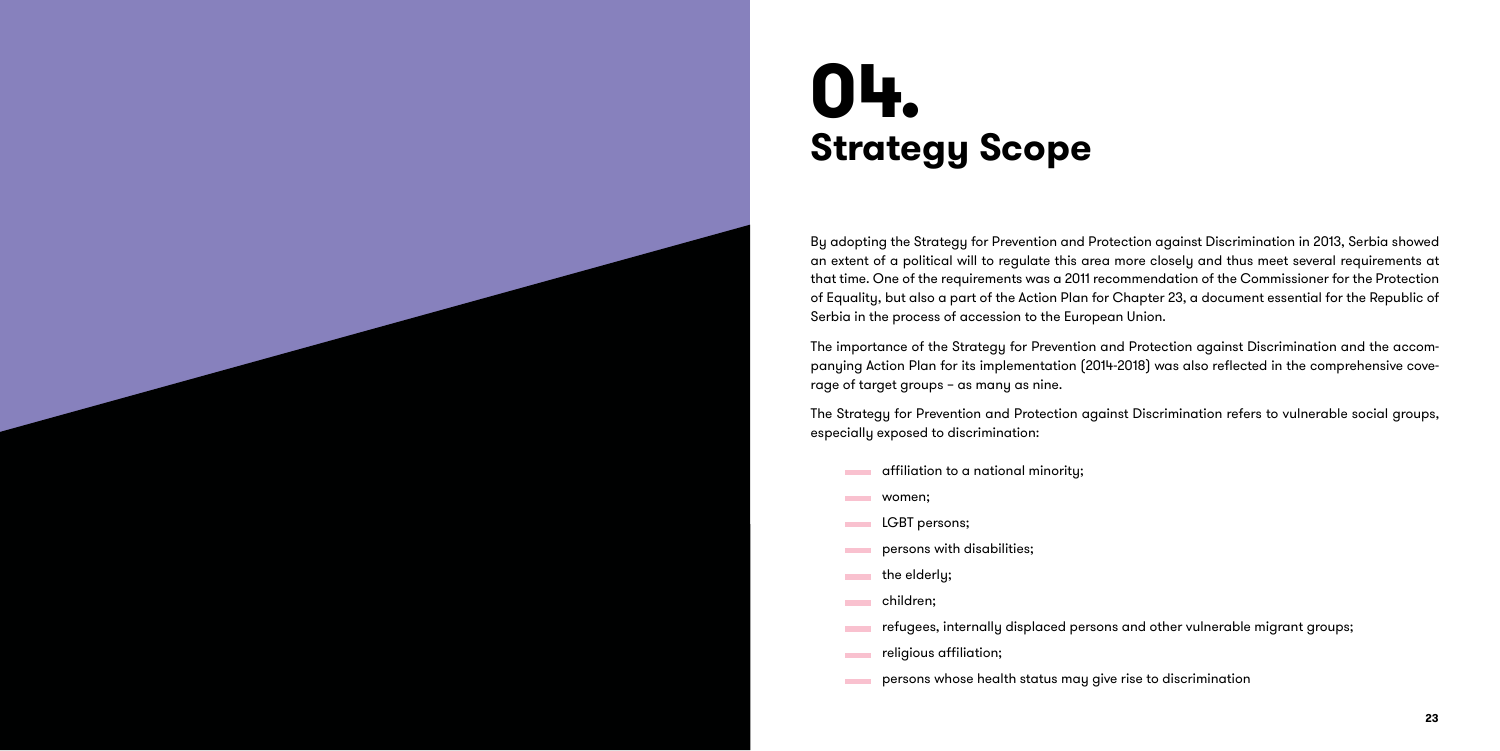The goal of the Strategy for the Prevention and Protection against Discrimination was to respect the constitutional principle of non-discrimination, especially in relation to vulnerable social groups, namely: national minorities, women, LGBT persons, persons with disabilities, the elderly, children, refugees, internally displaced persons and other vulnerable migrant groups, religious affiliation and persons whose health status may give rise to discrimination.

Public Administration **Contract Contract** 

- Education and Professional Education and Training; **Contract Contract**
- Labour and Employment; **Contract Contract**
- Marriage, Family Relations and Inheritance; **Contractor**
- Health Care, Health Protection, Social Welfare and Housing; **Contract**
- Youth, Sports, Culture and Media; **Contract Contract**
- Regional Development and Local Self-Government. **Contract Contract**

The operational document accompanying the Strategy, the Action Plan for its implementation, was adopted a year after the Strategy (2014) and the measures were designed according to relevant areas and competencies of the institutions. The Action Plan defined integrative-general and specific areas. Integrative-general areas included a number of measures, activities and indicators that corresponded to the so-called general administration:

Security, Home Affairs and Judiciary, as the second specific integrative area.

Specific areas were recognised as those of particular importance from the perspective of particular vulnerable social groups:

OThis strategic document introduced a mechanism for monitoring the implementation of measures prescribed by the Action Plan - the Council for Monitoring the Implementation of the Action Plan. It was formed by the Government of the Republic of Serbia in 2015, stating its tasks to monitor progress in the implementation of measures, implementation of activities, adherence to the stipulated deadlines and to timely warn about the challenges in the implementation of measures within the implementation of the Action Plan. The Council is part of the mechanism for managing the implementation of the Action Plan and the Strategy, and the other parts of the mechanism are:

contact persons and their deputies designated in ministries and other institutions - imple-

- monitoring the implementation of planned measures and activities;
- periodic reporting on the implementation of planned measures;
- menters of concrete measures;
- of civil society organisations and representatives of local self-government units.

trainings created and implemented for contact persons and their deputies, representatives

It is composed of representatives of line ministries and institutions that are the responsible for the measures, but also representatives of civil society. Quarterly reporting on the implementation of the Action Plan measures for the implementation of the Strategy for Prevention and Protection against Discrimination and the presentation of these reports to the Council, as well as their availability on the website of the Office for Human and Minority Rights, are certainly good practices that should be continued with other strategic documents.

By encompassing a large number of social groups and aiming to improve their position in society, actions under the Strategy and the accompanying Action Plan significantly contributed to imposing the phenomenon of discrimination as an important challenge for a society in transition like ours.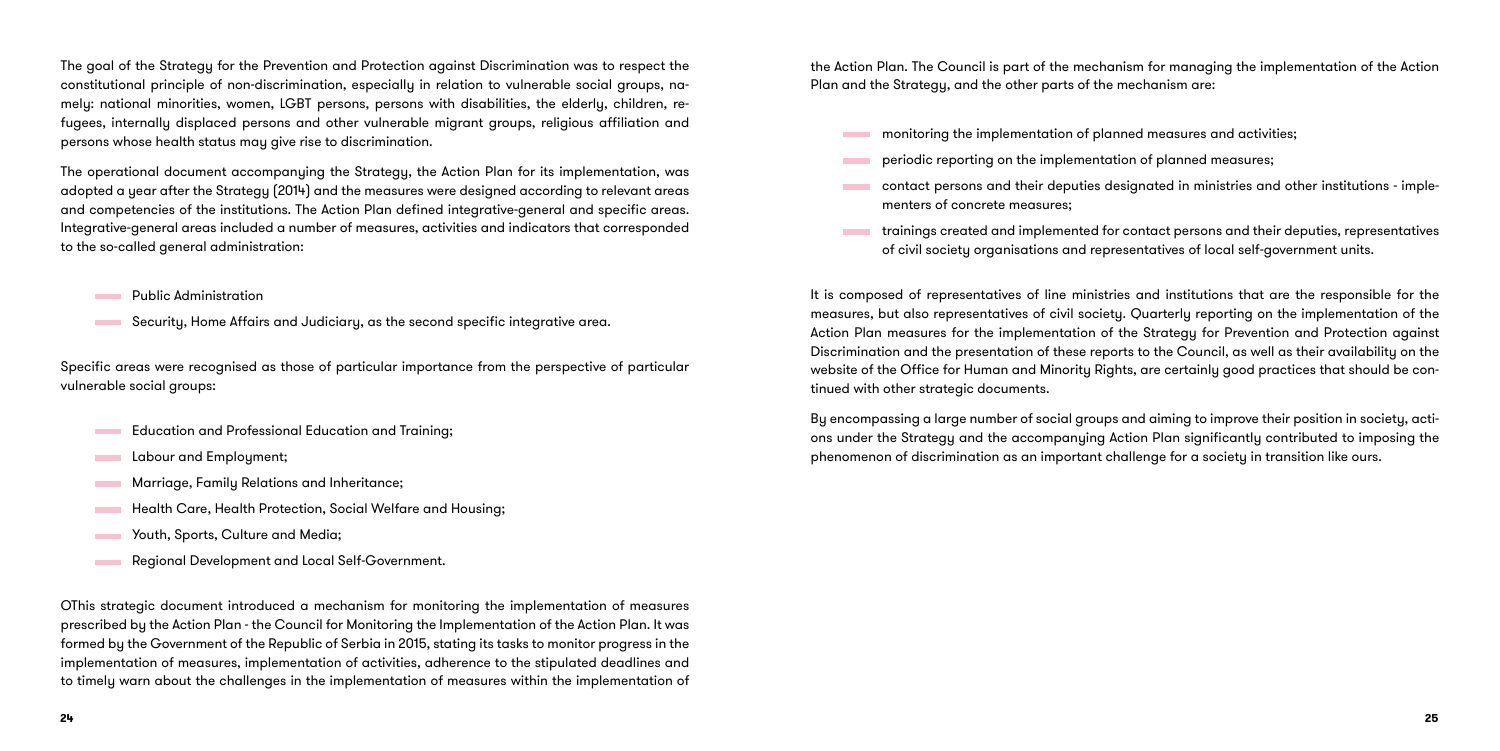The Action Plan for the Implementation of the Strategy for Prevention and Protection against Discrimination determined a number of measures for each of the identified target groups. A total of 17 measures address LGBT persons.

#### **Measures aimed at improving the LGBT normative framework:**

**Ensure the implementation of the decisions adopted by the Constitutional Court and other courts pertaining to the work of the public authorities in relation to prevention and protection against discrimination of certain vulnerable groups through preparation and adoption of the new laws and amendments and supplements to the existing ones.**

Special measures pertaining to vulnerable groups: LGBTI - ensuring the implementation of the Decision of the Constitutional Court of the Republic of Serbia no. Už-3238/2011 of 8 March 2012 and the guide lines set out in the Decision.

# **05. Results of the Implementation of the Action Plan for the Implementation of the Strategy for Prevention and Protection Against Discrimination**

**Measure 3.1.4.**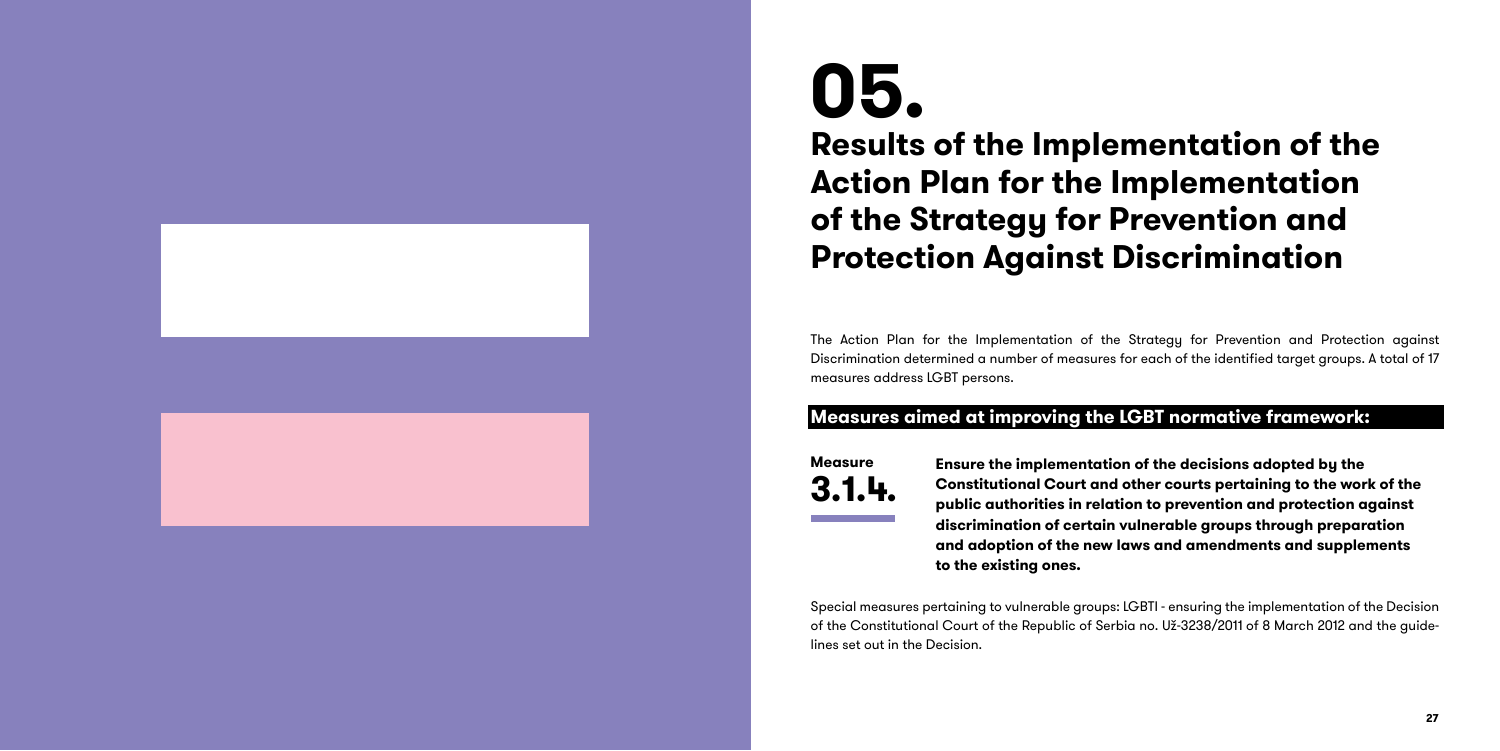**Activities:** Prepare a special law to regulate sex reassignment and thus create prerequisites to amend or supplement specific laws that regulate certain issues concerning this vulnerable group.

**The measure implemented by:** Ministry of Health and Ministry of Labour, Employment, Veteran and Social Policy. Deadline for implementation of the measure: fourth quarter of 2017.

In 2018, the legal framework for gender marker change when issuing IDs to transgender persons has been improved, however, same-sex partnerships are still not legally regulated. According to reports and surveys, examples of discriminatory incidents and crimes motivated by homophobia and transphobia still exist. Although the first hate crime court case was won in 2018 pursuant to Article 54a of the Criminal Code, there is still work to be done when it comes to providing training for the police, prosecutors and judges to ensure the full application of this Article and the sentencing of hate crime.

The Law on Amendments to the Law on Registry Books, among other things, regulates the possibility of data entry on nationality, as well as data on sex reassignment in the registry of births. Data on sex **Implementing parties:** Ministry of Labour, Employment, Veteran and Social Policy (MLEVSP). **Participants:** Ministry of Justice (MoJ), Office for Human and Minority Rights (OHMR), civil society organisations (CSOs), international organisations (IOs), the media.

reassignment are entered in the registry based on the decision of the competent authority to be issued on the basis of the certificate of the competent health institution (implementing regulation on the method of issuing and the certificate form was adopted in early 2019 and is very important for the implementation of the law itself).



**Develop a working text of the law to open a public debate on sensitive social issues related to the envisaging the samesex union, with the previously carried out analysis of certain provisions of the Constitution and the provisions of the Family Law**

Special measures pertaining to vulnerable groups: LGBTI - Drfating a working text (model) of the Law on Registered Same-Sex Unions, and opening of the public debate in order to strengthen awareness of the general public on the need of legal regulation of the same-sex partnerships.

#### **Deadline for implementation of the measure**: 36 months.

Not only was the Model Law on Same-Sex Unions not drafted, but no activity was initiated by the competent authorities that would result in raising public awareness of the need to regulate this issue.

#### **Create a working text of the Law to open a public debate on sensitive social issues related to legal inheritance of same-sex partners**

Special measures pertaining to vulnerable groups: LGBTI – Creation of the working text (model) of the Law on Amendments and Supplements of the Law on Inheritance, in terms of providing equal status to marital and non-marital unions, i.e. recognising the right of the same-sex partners to inheritance as first-degree heirs.

> **Implementing parties:** Ministry of Labour, Employment, Veteran and Social Policy (MLEVSP), **Participants:** Ministry of Justice (MoJ), Office for Human and Minority Rights (OHMR), civil society organisations (CSOs), international organisations (IOs), the media. **Deadline for implementation of the measure:** 36 months





### **Measure 4.3.2.**

## **Measure 4.3.3.**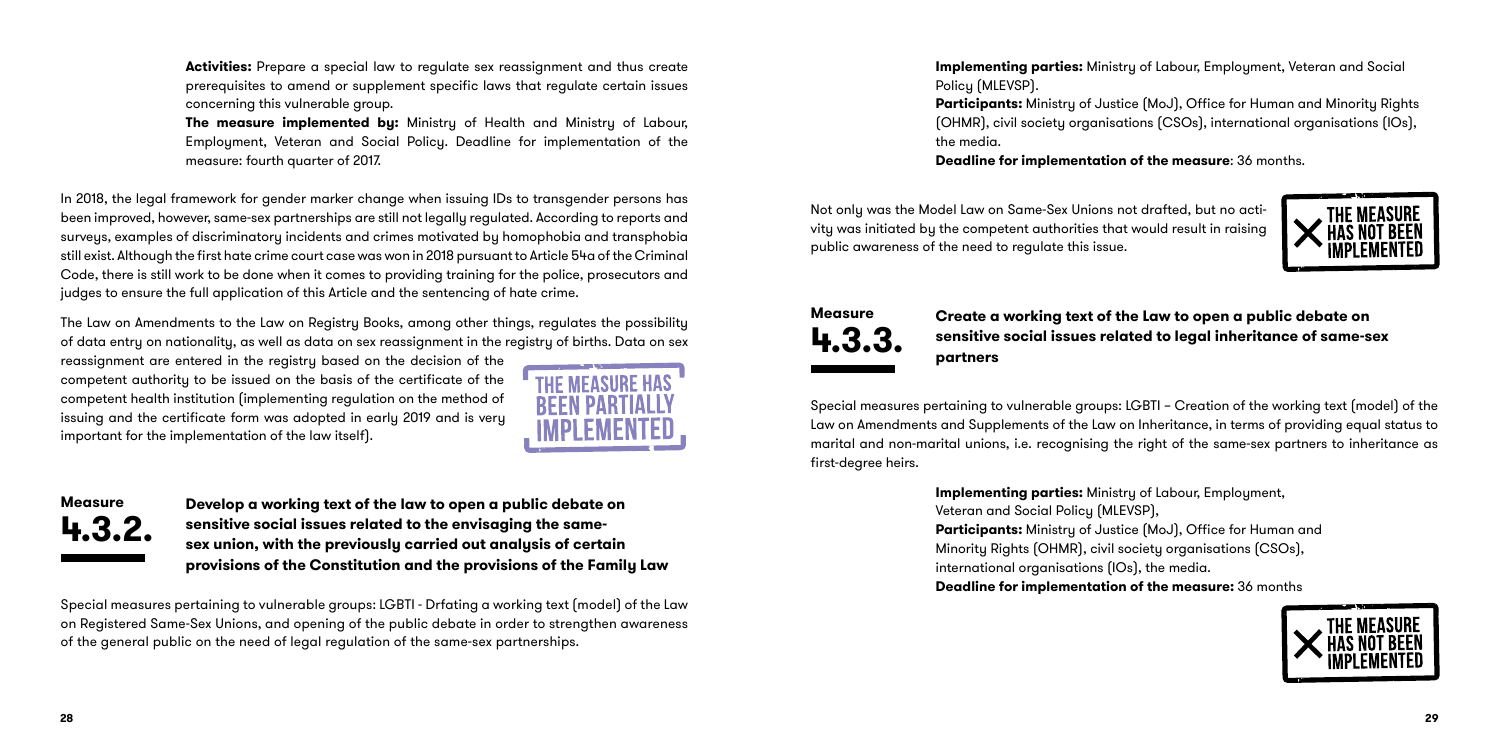**Create by-laws in order to prevent discriminatory practices related to marriage and family (Connection to the measure 3.1.9)**

Special measures pertaining to vulnerable groups: LGBTI (transexual persons) and health condition - Keeping in mind the child's best interest, Centres for Social Work should avoid discriminatory practices in situations when one of the parents is a transexual person or has a certain health condition; Centres for Social Work shall enable those persons to maintain contact with their children, and in the case of divorce CSWs must not declare a sick or transexual parent as ill-suited with regard to guardianship.

> **Activities**: 1. Creation and implementation of the mandatory Instruction. **Implementing parties:** Ministry of Labour, Employment, Veteran and Social Policy (MLEVSP),

**Implementing parties:** Ministry of Labour, Employment, Veteran and Social Policy (MLEVSP), **Participants**: Office for Human and Minority Rights (OHMR), civil society organisations (CSOs). **Deadline for implementation of the measure:** not set..

**Participants:** Office for Human and Minority Rights (OHMR), Ministry of Health (MH), civil society organisations (CSOs), local self-government units (LSUs). **Deadline for implementation** 

**of the measure**: not set.



**Create the Draft Law on Amendments and Supplements to the Law on Social Protection in parts pertaining to the special measures related to certain vulnerable social groups**

Special measures pertaining to vulnerable groups: LGBTI – a more effective protection of LGBTI persons, i.e. covering gender identity as a discrimination ground in the area of provision of social protection.

> **Activities:** Creation of the Draft Law on Amendments and Supplements to the Law, in accordance with the results of the analysis.

**Revoking certain discriminatory practices in the area of health care**

Special measures pertaining to vulnerable groups: Revoke the practice of the discriminatory hindering of blood donation of LGBTI persons. Activities: Creation of a mandatory Instruction in relation to blood donation of LGBTI persons.

> **Implementing parties:** Ministry of Health. **Deadline for implementation of the measure:** Starting from the fourth quarter of 2015.

**Advance laws and by-laws – create and adopt laws and bylaws i.e. amend and supplement the existing ones preventing discriminatory treatment and practices in the area of education. Connection to the measure 3.1.9.**

**Activities:** 3. Provide education and training for education inspectors and advisors on the modalities of implementation of the Rules of Procedure, upon its adoption. **Implementing parties:** Ministry of Education, Science and Technological

**Measure**

**4.4.2.**





**Measure 4.4.5.**



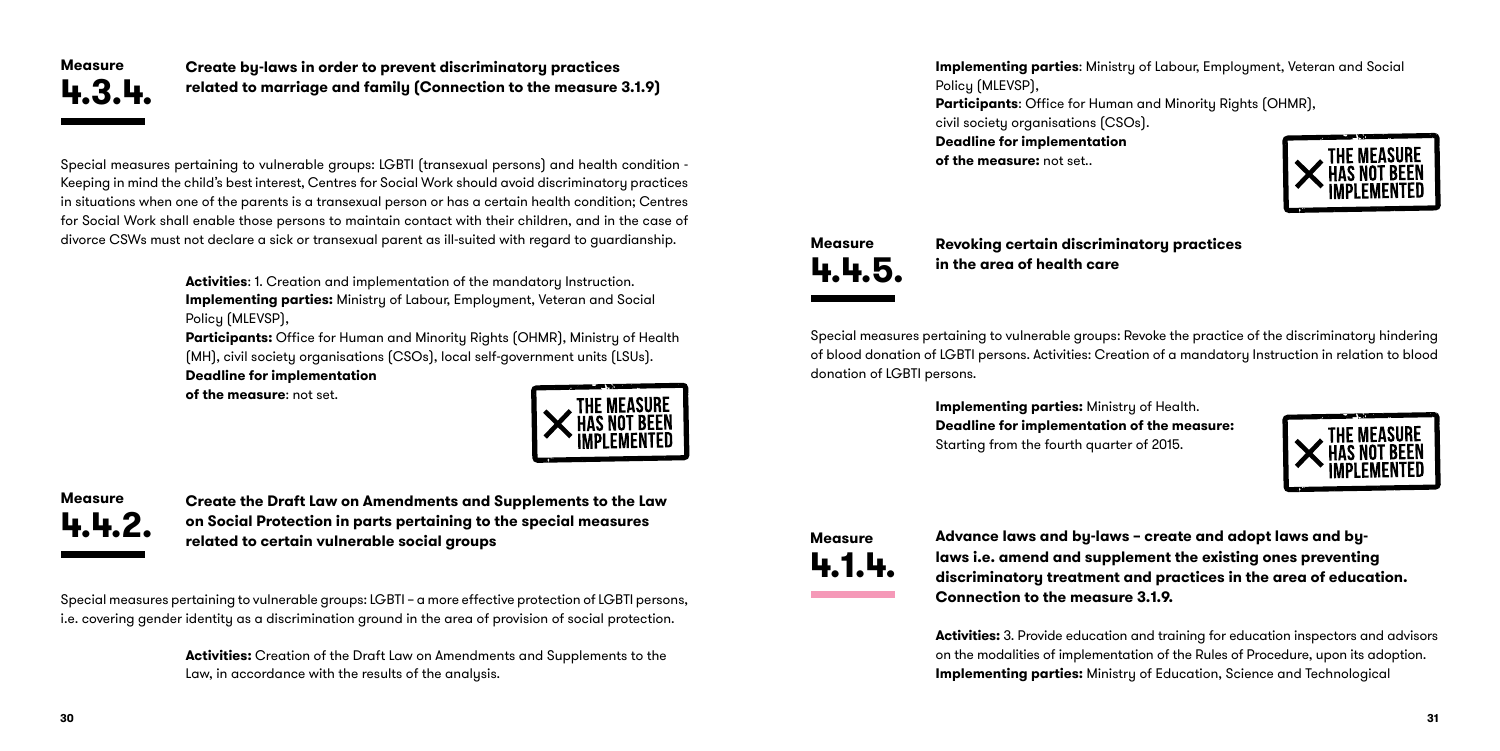Development (MESTD). **Participants:** For activities 2 and 3 - civil society organisations (CSOs). **Deadline for implementation of the measure:** Fourth quarter of 2014-2016.

For the purpose of improving the legislation in the area of recognition and response to discrimination in educational institutions, within the framework of amendments to the Law on Foundations of Education System (Official Gazette of the RS, 88/2017) of 7 October 2017, Articles that more closely regulate the prohibition of discrimination, the prohibition of conduct that offends the reputation, honour and dignity and obligations of authorities and individuals in responding to situations of discriminatory behaviour have been adopted. Article 110, the Prohibition of Discrimination has been amended to read as follows: *"Discrimination and discriminatory treatment that directly or indirectly, overtly or covertly leads to any unwarranted discrimination or unequal treatment, that is to say, omission (exclusion, limitation or preferential treatment) in relation to individuals or groups, as well as members of their families or persons close to them, be it overt or covert, on the grounds of race, skin colour, ancestors, citi*zenship, status of migrant or displaced person, national affiliation or ethnic origin, language, religious *or political beliefs, gender, gender identity, sexual orientation*, financial position, social and cultural *background, birth, genetic characteristics, health, disability, marital and family status, previous convictions, age, appearance, membership in political, trade union and other organisations and other real or presumed personal characteristics, as well as other grounds determined by law that prohibits discrimination, shall be prohibited in institutions."*

As part of the project Support to the Implementation of Regulations in the Area of Non-Discrimination in Education implemented by the Ministry of Education, Science and Technological Development (MSTTD) in partnership with UNICEF and the Commissioner for the Equality of Citizens, a by-law was prepared and adopted to regulate the conduct of an institution in the event of a discriminatory situation - the Rulebook on the Conduct of the Institution in the Event of Suspected or Discriminatory Behaviour and Insult to the Reputation, Honour or Dignity of a Person (Official Gazette of the RS 65/2018), signed by the Minister of Education, Science and Technological Development at the end of August 2018, which entered into force at the beginning of the 2018/19 academic year. This document was created in order to operationalise the Rulebook on Detailed Criteria on Identifying Forms of Discrimination by Employees, Children, Students or Third Parties in Educational Institutions, adopted in February 2016.

The Rulebook on the Conduct of the Institution defines discrimination under the Law on the Prohibition of Discrimination and Law on Foundations of Education System (ZOSOV) of 2017, adding to the list the grounds of discrimination - gender identity and sexual orientation. It is important to note that this by-law, as one of examples of the most serious form of discrimination, cites "invoking violence against members of the LGBTI population through social networks (homophobia)". Also, according to the Rulebook: "The institution shall intervene in the events of suspected or established insult to the reputation, honour or dignity of a person and discriminatory behaviour from racist, sexist, homophobic, xenophobic, Islamophobic, anti-Semitic, antiziganistic or other forms of discriminatory behaviour against an individual, especially a younger, weaker one, with developmental and other disabilities, on the grounds of **gender identity, sex, sexual orientation**, race, skin colour, religious and national affiliation, language, wealth status, social and cultural background and other real or presumed personal characteristics."

Likewise, "When discriminatory behaviour is repeated or prolonged with the same person, or persons with similar or identical personal characteristics (race, skin colour, national and religious affiliation or ethnic origin, **sex, gender identity, sexual orientation**, wealth status, genetic characteristics, health status, developmental disabilities and other disabilities) **the protection team qualifies it as the next, more serious form of discrimination.**"

Within this project, a total of 6 focus groups were held, 3 with teachers and 3 focus groups with parents in primary and secondary schools in three cities of the Republic of Serbia.

Focus groups with parents were held in Odžaci, Belgrade and Gadžin Han. In all three groups, parents actively participated and shared their views and understanding of discrimination. When they were expected to express an opinion on what discrimination was, they kept saying that it meant making a difference or separating a person from the group because of some personal characteristics. However, when they were asked to provide specific examples of discrimination from their experience or examples they heard had occurred, they generally presented examples of various forms of peer violence, most commonly verbal and social. Parents generally expressed great trust in teachers and the school principal, emphasized good cooperation with the teaching staff, and cited poor upbringing of abusive children as a reason for discrimination. Most parents were of the opinion that children with disabilities should attend special schools because it was "better for them". Focus groups with teachers were held in Novi Sad, Belgrade and Niš. On average, there were 15 teachers per group. Same as with the parents, the collaboration was great with teachers as well and they actively participated in the conversation. Like parents, some teachers have been able to define the term discrimination, but most did not make a distinction between discrimination and violence. Views were very diverse - from extremely sensitive and empowered teachers who are willing and able to work with children from marginalized groups, to teachers who lack understanding and knowledge of inclusive education. Both focus groups had equal number of participants which leads to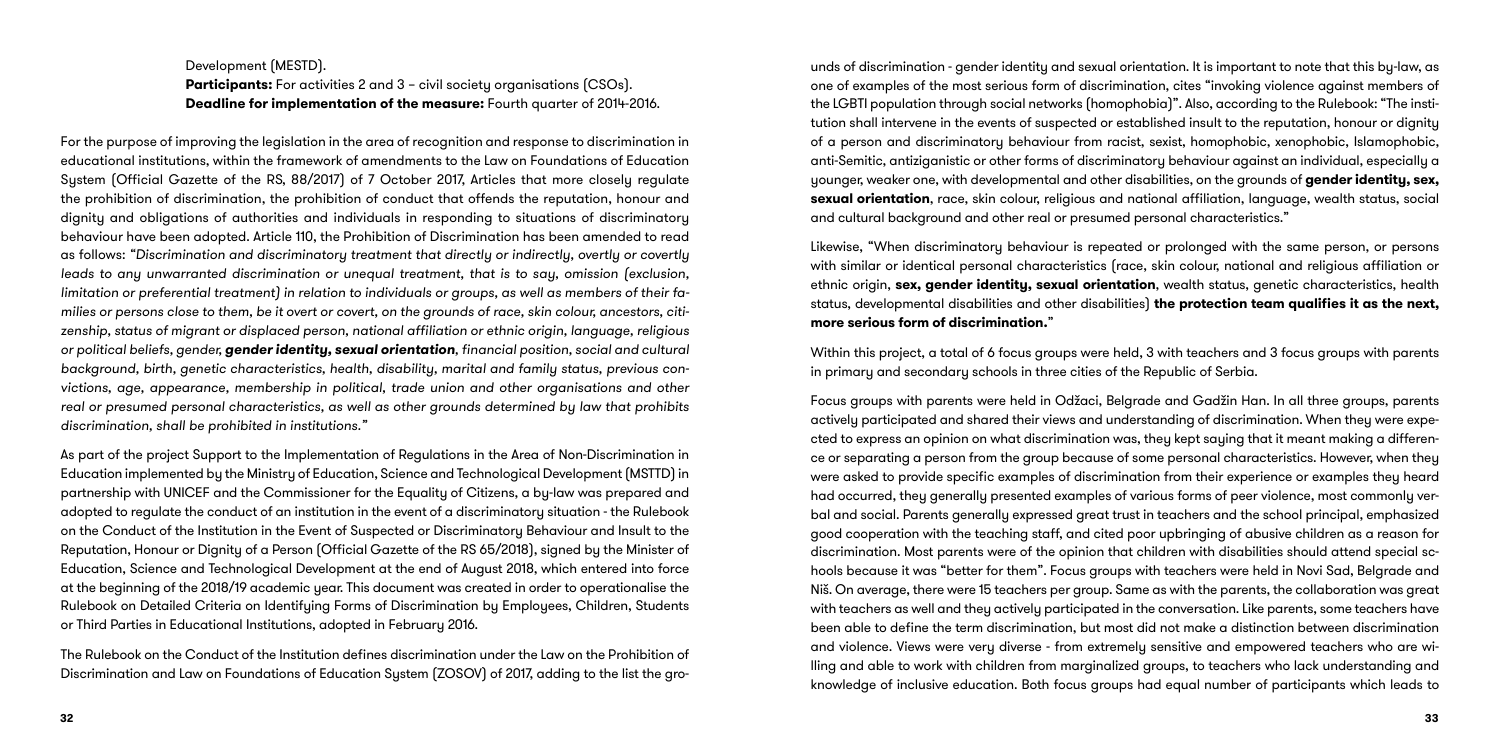the conclusion that the environments teachers come from offer neither advantages nor limitations for teachers to be trained. Some teachers have shown a sharp resistance to the inclusive education of children with disabilities, expressing their views through a medical approach to disability. Some teachers showed a complete misunderstanding of inclusive education, while one secondary school teacher stated that she gives passing grades to all those who are part of the Individual Education Plan (IEP) because the IEP is designed so that children cannot "achieve it". In all groups, the reasons for discriminatory and violent behaviour of children are recognised in the poor upbringing and parents' behaviour.

Within the MADAD 2 project and the activities regarding improving the capacity of educational institutions to integrate migrant students into the education system in the Republic of Serbia, Ministry of Education, Science and Technological Development (MESTD) included information on the new Rulebook, structure, novelties that were proposed, including implementation in practice as one of the topics in the two-day training. As part of the MADAD project, 1800 educators, primary and secondary school teachers were trained during December 2018, January and February 2019. A wider range of interested school employees was included in the online training.

The Rulebook on the Conduct of the Institution in the Event of Suspected or Discriminatory Behaviour and Insult to the Reputation, Honour or Dignity of a Person was presented on the occasion of the completion of the second year of the project Together in Transition – Support to Children from Vulnerable Groups in Transition to Secondary Education, implemented by the Centre for Education Policy with the support of the "Pestalozzi" Children's Foundation. Representatives of 10 primary schools participated. Teachers and expert associates actively participated in the discussion, sharing their experiences regarding the implementation of the Rulebook.

The Ministry of Education, Science and Technological Development (MESTD) points out that a joint project called "Improvement of competencies of institutions for prevention and treatment of discrimination cases", funded by the German Society for International Cooperation (GIZ), responds in its first phase to the current needs of the education sustem, which is why a two-day training was organised for 30 educational advisors and inspectors who will train 300 participants by the end of 2019. In the second

phase of the Project we plan to continue the training of employees in education through the development of a Guide for the implementation of the Rulebook on the Conduct of the Institution in the Event of Suspected or Discriminatory Behaviour and Insult to the Reputation, Honour or Dignity of a Person, as well as a Guide for parents, which will be posted on the official website of the Ministry.



### **Suppress acts of violence, intolerance and threats against vulnerable social groups by conducting effective investigations and taking measures of criminal law protection and other forms of**

**protection, and record keeping**

Special measures pertaining to vulnerable groups: LGBTI – implementation of the efficient investigation and sanctioning of discriminatory treatment of LGBTI persons.

> **Activities:** 2. Legally introduce a single database (record) of criminal charges filed against acts of violence (and threats) motivated by personal characteristics, number of persons convicted and sentencing range for the criminal offences committed, as well as other sanctions in relation to acts of violence and intolerance against vulnerable social groups following the previously obtained freely expressed consent of the person, for the purpose of prevention and suppression of acts of violence, intolerance and threats against vulnerable social groups, in accordance with the principle of proportionality. **Implementing parties:** Ministry of Justice (MoJ), Ministry of the Interior (MI). Participants: High Judicial Council (HJC), Supreme Court of Cassation (SCC), courts, State Prosecutorial Council (SPC), Republic Public Prosecutor's Office (RPPO), associations of judges and prosecutors, civil society organisations (CSOs)

The Ministry of Justice established a Working Group that developed the ICT System Development Guidelines in Justice Sector, which is the basis for the full development of the ICT system in the judiciary and will enable the use of all data necessary for monitoring statistical parameters relevant for the prevention and suppression of acts of violence, intolerance and threats to vulnerable social groups in accordance with the principle of proportionality of processing.

Also, within the project Improving Judicial Efficiency, a Judicial Performance Management Report was prepared with a Manual, which was presented to competent institutions including the Supreme Court of Cassation and the Courts of Appeal on 22 February 2017. The aim of the report is to strengthen the ability of the courts and the prosecution to accurately and uniformly monitor and report on the work of the judiciary. As part of the activity in question, an analysis of the existing method of reporting on the work of judicial bodies was conducted, and it was concluded that it deviates from the reporting stan-

**Measure 3.2.2.**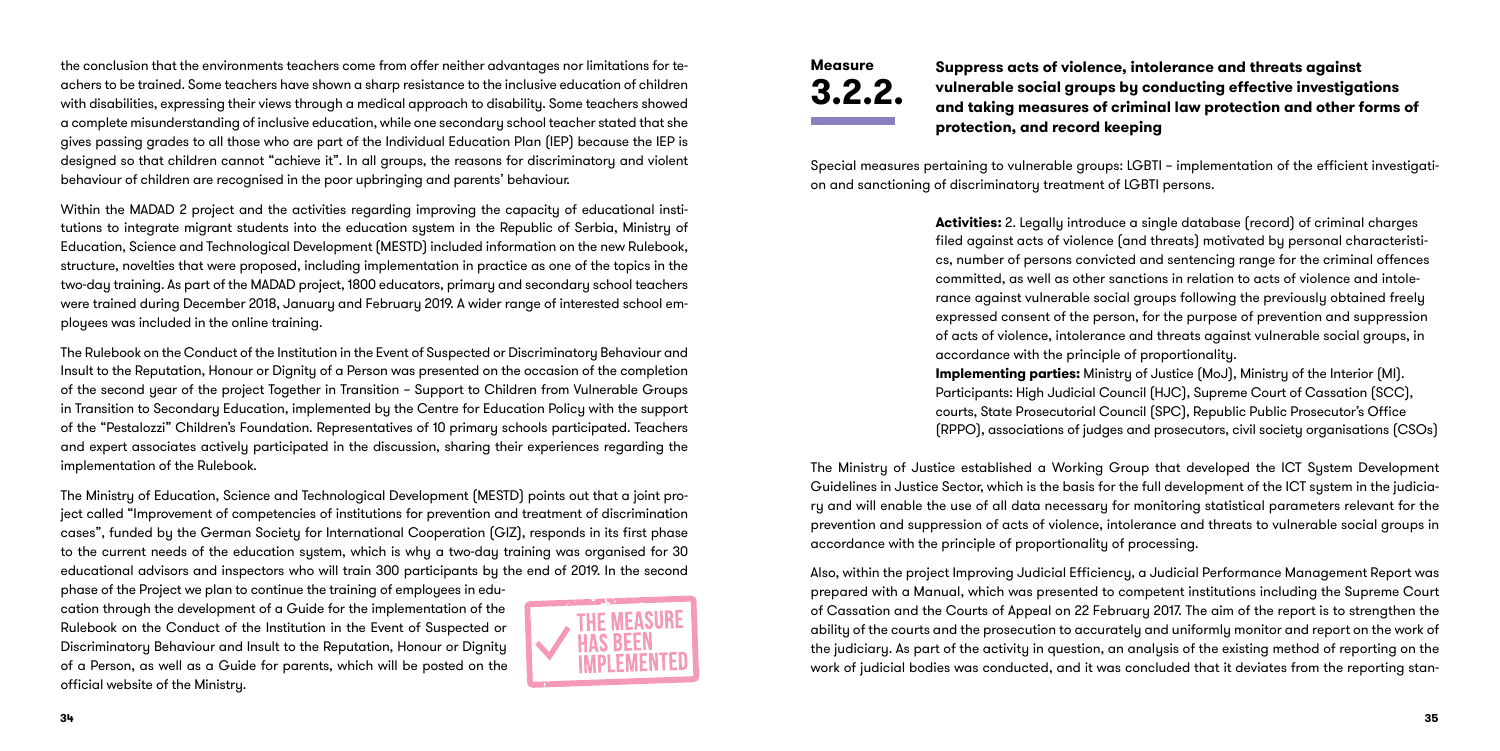

dards applied by the European Commission for the Efficiency of Justice (CEPEJ). Recommendations were also made to improve the quality of reporting. Furthermore, in order for the future reporting to contain all relevant data, a catalogue of requirements was drawn up regarding different types of data that are regularly requested from the EU and international organisations, that are also needed for good governance of the justice system. The collection of relevant data on the work of the judiciary alone is not sufficient to carry out the necessary analyses on problems, trends and phenomena in the judiciary, but it is also necessary to use relevant indicators. The Report proposes to use a series of indicators that show the functioning of the justice system as a whole, in its individual units (by types and levels), at the level of the individual judicial body, and by certain specific thematic aspects.

Also, in order to increase the efficiency of public prosecutor's offices in criminal proceedings against perpetrators of criminal offenses against journalists, the Republic Public Prosecutor issued an instruction on 22 December 2015, which anticipates that appellate, higher and basic public prosecutor's offices shall keep separate records for offenses against persons carrying out activities of public interest in the area of information, in relation to the actions taken and in connection with attacks on media websites, in cases where emergency treatment is prescribed.

Also, basic public prosecutor's offices have established and keep separate records on proposals for further emergency measures and requirements for determining measures of protection against domestic violence, as well as records on the work of the group for coordination and cooperation according to the Rules of Procedure of the group.



**Analyse, amend and supplement the Family Law for the purpose of prevention of discrimination against certain vulnerable social groups**

Special measures pertaining to vulnerable groups: 1. LGBTI - Ensure the implementation of the provision on prevention of discrimination against LGBTI persons in terms of recognition of same-sex non-marital unions (i.e. the right to a registered partnership – civil union) through amendments and supplements to the Family Law

**Activities:** 1. Prepare the analysis of the existing Law; 2. Draft the model of the Law on Amendments and Supplements to the Law in line with the Analysis related to the problems of the vulnerable groups. **Implementing parties:** Ministry of Justice. **Deadline for implementation of the measure:** Fourth quarter of 2017.

### **Measures aimed at improving the professional competencies of measure implementers in the area of prevention and protection of LGBT persons from discrimination**

## **Ensure effective prevention in order to prevent acts of violence**

**and intolerance against vulnerable social groups**

Special measures pertaining to vulnerable groups: LGBTI/transgender persons – affirmation of culture of tolerance with a wide range of citizens towards LGBTI/transgender persons; promotion of the dialogue on the necessity of achieving full equality in order to realise principles of equality and equal rights; and preventive action for exercising the right to freedom of peaceful assembly.

> **Activities**: 1. Conducting a media campaign and supporting production of media contents for the purpose of achieving the principle of equality and equal rights for LGBTI – transgender persons; 2. Active promotion of cooperation, communication and collaborative work with the LGBTI community; 3. Implementation of the prevention projects with an aim of promoting and respecting diversity; 4. Taking preventive measures, as well as identifying potential security threats and their elimination to ensure efficient realisation of the right to freedom of peaceful assembly, ensuring safety of participants in the LGBTI gatherings and preventing acts of violence

**Measure 4.3.1.**

**Measure 3.2.1.**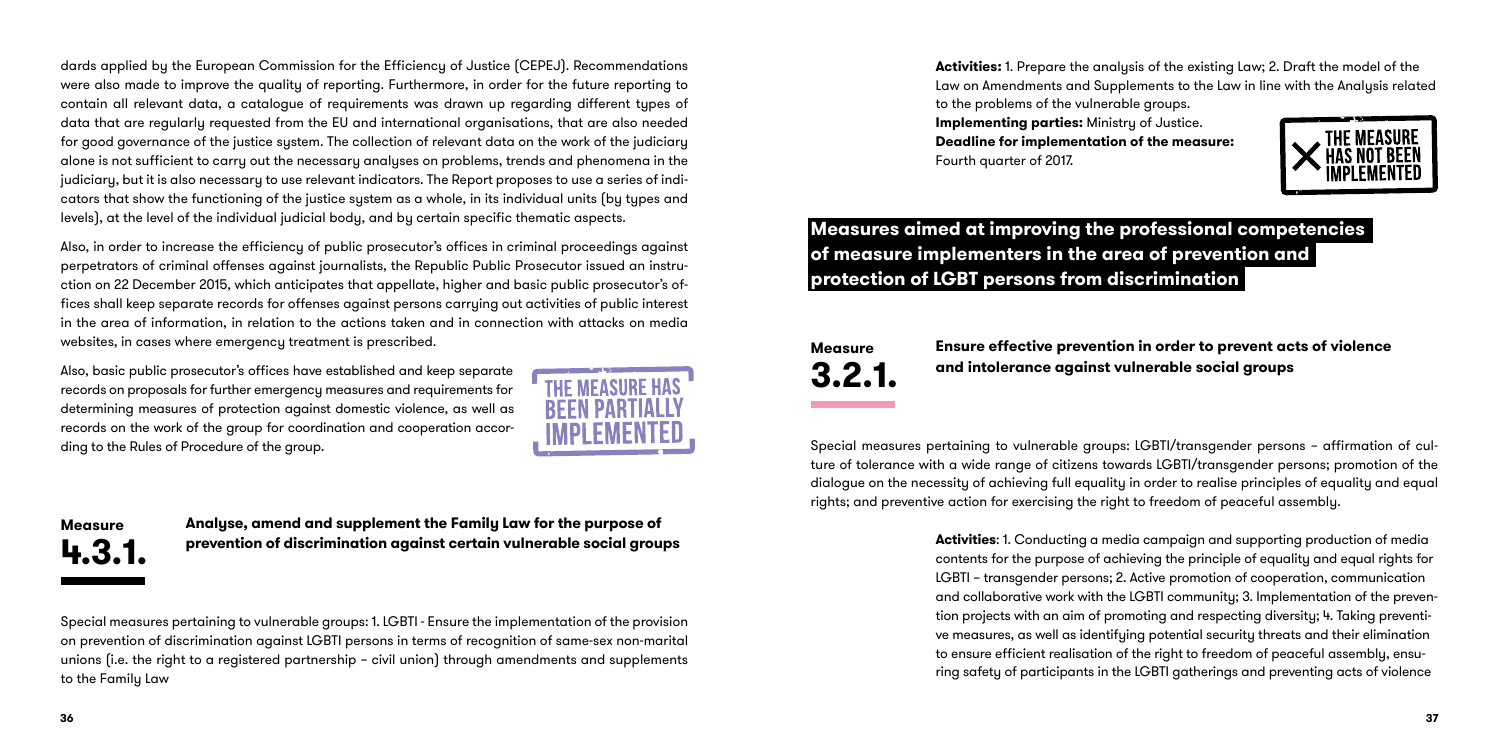and related forms of human rights violations based on sexual orientation and gender identity; 5. Regular meetings with the organisers of the Pride Parade. **Implementing parties:** Ministry of the Interior (MI). **Participants:** Ministry of Culture and Information (MCI), Office for Cooperation with Civil Society (OCCS), civil society organisations (CSOs), experts, the media, international organisations (IOs), local self-government units (LSUs). **Deadline for implementation of the measure**: continuously.

of LGBT organisations, with whom several meetings have been held. The result is a Pride Parade a few years back without violence. Also, representatives of the Ministru of the Interior regularly take part in a series of public events, roundtables, public forums and conferences focusing on LGBT rights.



The Ministry of the Interior states that effective prevention and suppression of acts of violence and intolerance towards vulnerable social groups has been ensured through cooperation with representatives

> **Ensure effective prevention in order to prevent acts of violence and intolerance against vulnerable social groups**

Special measures pertaining to vulnerable groups: LGBTI/transgender persons – affirmation of culture of tolerance with a wide range of citizens towards LGBTI/transgender persons; promotion of the dialogue on the necessity of achieving full equality in order to realise principles of equality and equal rights; and preventive action for exercising the right to freedom of peaceful assembly.

> **Activities:** 1. Conducting a media campaign and supporting production of media contents for the purpose of achieving the principle of equality and equal rights for LGBTI – transgender persons

> **Implementing parties:** Office for Human and Minority Rights (OHMR), Ministry of Culture and Information (MCI)-activity 1. Participants: Ministry of Culture and

Information (MCI), Office for Cooperation with Civil Society (OCCS), civil society organisations (CSOs), experts, the media, international organisations (IOs), local self-government units (LSUs). **Deadline for implementation of the measure:** continuously.

Within the Call for Proposals for Associations for the Promotion and Protection of Human Rights in the Republic of Serbia, a part of the Programme "Implementation of Anti-Discrimination Policies in the Republic of Serbia", Office for Human and Minority Rights (OHMR) supported one project aimed at promoting the rights and position of members of the LGBTI population, in the amount of 250,000 dinars.

#### **Prevent the spreading, promoting and encouraging of hatred and intolerance at public gatherings, through the media and internet, through hate graffiti and in other ways**

**Activities:** 1. Taking effective measures and procedures in order to prevent hate speech

I**mplementing parties**: Ministry of the Interior (MI), Ministry of Justice (MoJ). **Participants:** High Judicial Council (HJC), Supreme Court of Cassation (SCC), courts, State Prosecutorial Council (SPC), Republic Public Prosecutor's Office (RPPO), associations of judges and prosecutors, civil society organisations (CSOs). **Deadline for implementation of the measure:** continuously.

The Ministry of Justice states that in order to take more effective measures and procedures to prevent hate speech, the topic of hate crime was included in the Judicial Academy's continuing training program for 2016, as well as for 2017 (European Convention on Human Rights and Criminal Code 54a), in order to acquire specific knowledge related to familiarisation with the concept of hate crime and familiarisation with the practice of the European Court of Human Rights and the UN Committee.



**Measure 3.2.3.**

### **Measure 3.2.1.**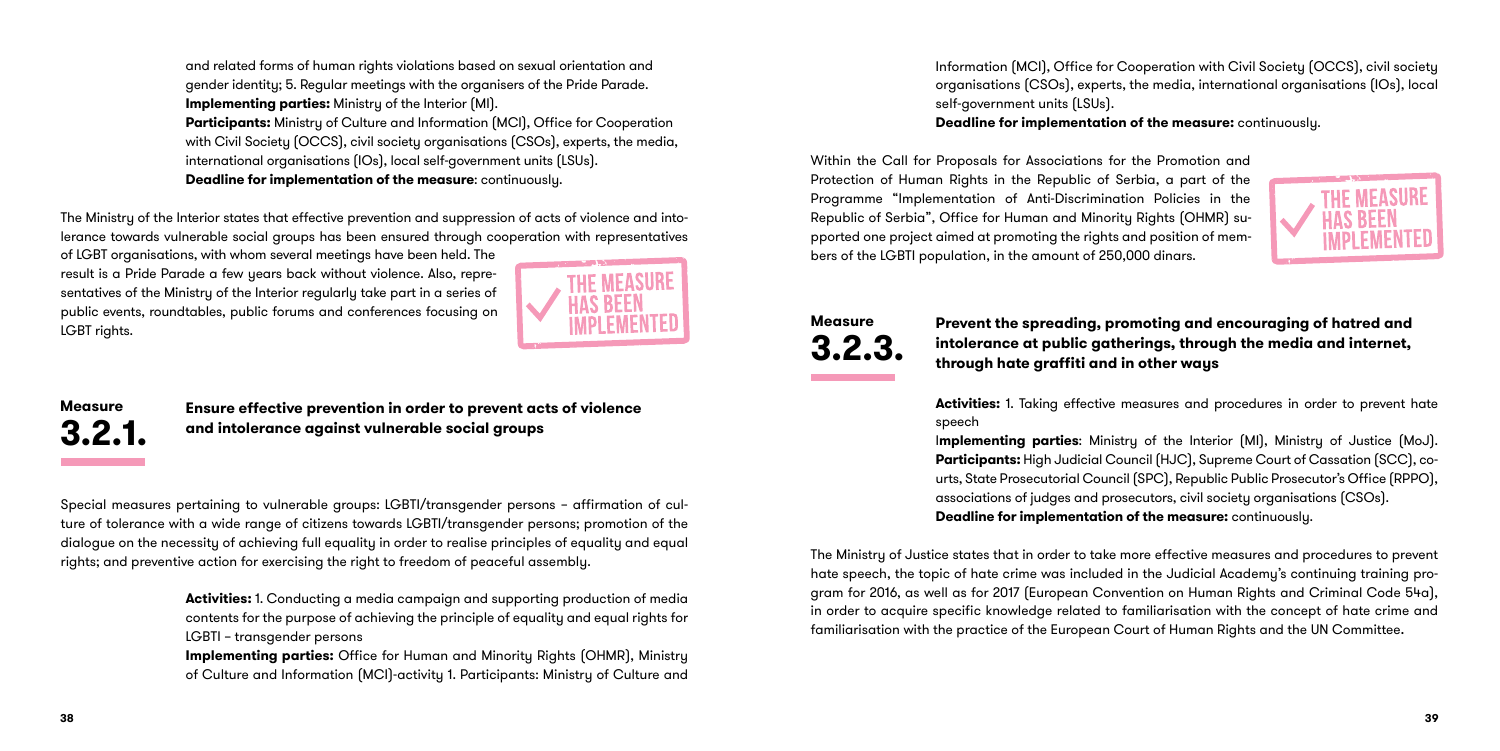- Concept, elements and international legal framework; **Contract Contract**
- Legal framework and judicial criminal justice protection in cases of hate crime; **Contract Contract**
- Prosecution for hate crime cases; **Contract Contract** 
	- Hate crime in the Republic of Serbia, reporting obligation.

Issues related to standards for hate crime prosecution are an integral part of specialised criminal law training in the context of continuous and initial training programs. In cooperation with the Office for Human and Minority Rights and the Organisation for Security and Co-operation in Europe (OSCE), the Judicial Academy organised a total of 6 seminars on the topic: Hate Crime. 2 one-day seminars were organised in 2015, and 4 in 2016. The main objective of this training was to acquire specific knowledge related to getting familiar with the specifics of the concept of hate crime and with the relevant international legal provisions and practices of the European Court and the UN Committee. Participants who attended these seminars were judges, prosecutors and their assistants from the High and Basic Courts and Prosecutor's Offices, as well as representatives of the Ministry of the Interior, from those areas, who were assigned to work on hate crime cases. The total number of participants during 2016 was 70.

In December 2017, the Office for Human and Minority Rights, with the support of the OSCE Mission to Serbia, held the seventh coordination meeting of representatives of competent state bodies and civil society organisations in order to establish a mechanism for the fight against hate crime in the Republic of Serbia. The purpose of the meeting was to continue cooperation, share experiences, as well as to explore possibilities and mechanisms for establishing cooperation between competent state bodies, primarily the Ministry of Justice, Ministry of the Interior, Supreme Court of Cassation, Republic Public Prosecutor's Office, Judicial Academy, Commissioner for the Protection of Equality, the Centre for Basic Police Training and the Office for Human and Minority Rights, as well as civil society organisations, which have played a significant role in the fight against hate crime so far. Representatives of the OSCE Mission to Serbia also attended the meeting.

Criminal offenses that contain elements of discrimination, incitement to violence and hate speech, such as the offense of inciting national, racial and religious hatred and intolerance from Article 317 of the Criminal Code represent criminal offenses for which prosecution is undertaken ex officio, which means that the public prosecutor is obliged to prosecute whenever they have grounds for suspecting

that a criminal offense has been committed, in accordance with the principle of legality laid down in Article 6 (1) of the Criminal Procedure Code. Accordingly, public prosecutor's offices continued to investigate and prosecute criminal offenses related to interethnic incidents.

In addition, the Program and Work Plan of the Republic Public Prosecutor's Office stipulates that this Prosecutor's Office will supervise the conduct of competent public prosecutor's offices in cases of general public interest or for which the public is interested, including cases related to violations of human rights and all forms of discrimination. In order to supervise the handling of these cases, appellate public prosecutor's offices are obliged to submit quarterly reports regarding the above-mentioned areas to the Public Prosecutor's Office.

In order to conduct an effective investigation of inter-ethnic incidents, and in particular those acquiring the characteristics of a criminal offense, inciting racial, national and religious hatred and intolerance, the Republic Public Prosecutor's Office continued the professional training of public prosecutors and deputy public prosecutors on this topic. In this regard, at the invitation of the US Embassy in Belgrade, in August 2016, the Public Prosecutor's Office undertook preparatory activities to ensure the participation of 5 representatives of the Public Prosecutor's Office at the seminar "Hate Crime" held from 3 to 7 October 2016 at the International Law Enforcement Academy (ILEA) in Budapest.

Representative of the Republic Public Prosecutor's Office participated in the seventh coordination meeting to establish a mechanism for combating hate crime in the Republic of Serbia, held on 1 and 2 December 2016, organised by the Office for Human and Minority Rights of the Government of the Republic of Serbia and the OSCE Mission to Serbia.

The eighth coordination meeting of representatives of competent state bodies and civil society organisations was held in Belgrade on 10 April 2017 with the aim of establishing a future mechanism for combating hate crime in the Republic of Serbia, organised by the Office for Human and Minority Rights and the OSCE Mission to Serbia. They presented realised activities, most of which are related to judicial training conducted in cooperation with the Academy. Also, the working group (Tamara Mirović, Jasmina Kiurski and Milan Antonijević) started drafting Guidelines for Criminal Prosecution of Hate Crime. The Guidelines are planned to be shared as a working material in seminars. In the process of drafting the Guidelines for Criminal Prosecution of Hate Crime, on 15 June 2017, a meeting of the working group members was held with representatives of civil society organisations, at which civil society representatives presented their experiences in the area of hate crime and made proposals that will help draft the Guidelines. The working group members drafted the Guidelines, i.e. the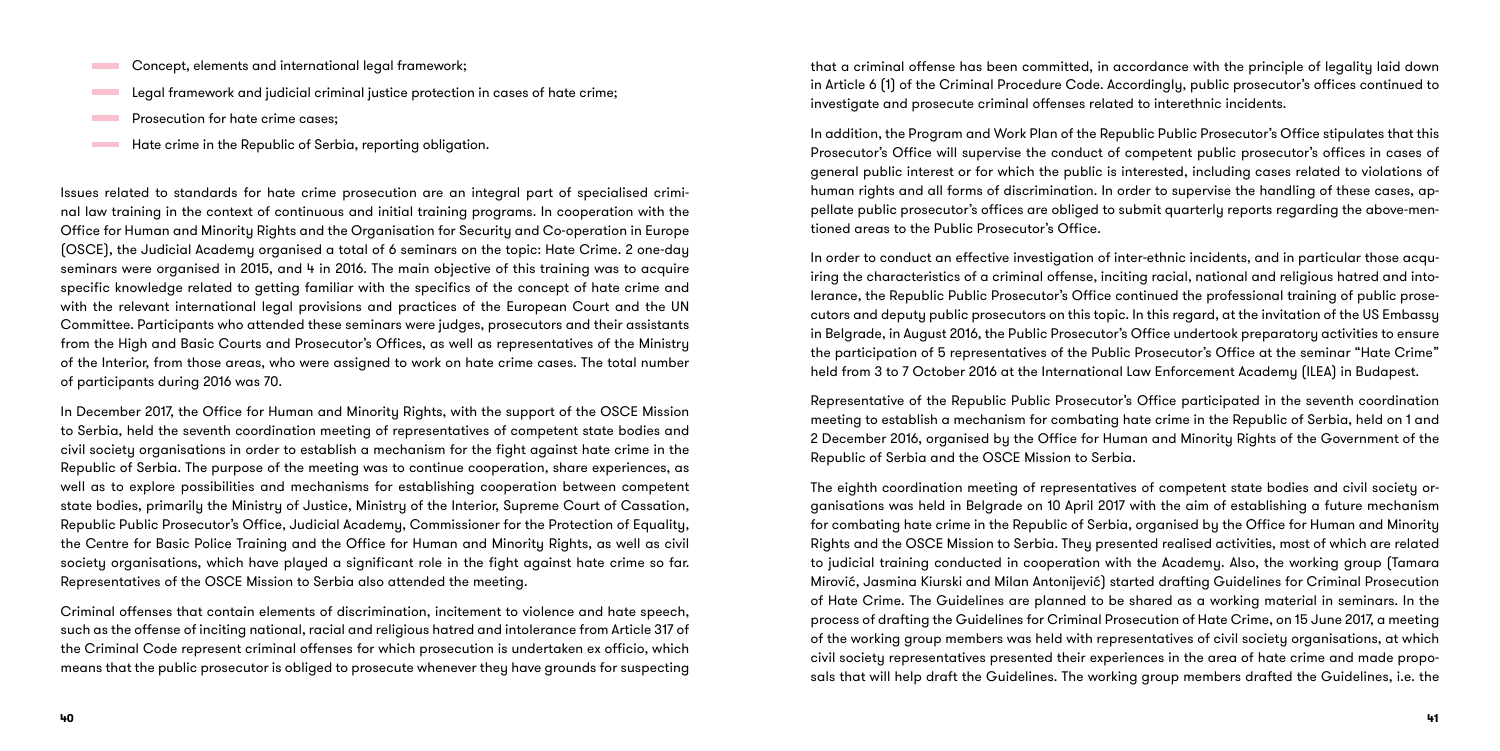Manual for Criminal Prosecution of Hate Crimes.

In addition, on 3 March 2017, a representative of the Public Prosecutor's Office participated in a roundtable: Space for Human Rights Defenders - Roundtable on Threats in Cyberspace and the Public, organised under the IPA 2013 twinning project "Support to the advancement of human rights and zero tolerance to discrimination."

Also, a representative of the Republic Public Prosecutor's Office participated in the presentation of the Third Periodic Report on the Implementation of the International Covenant on Civil and Political Rights by the United Nations Human Rights Committee from 7 to 8 March 2017 in Geneva.



**Provide professional training for public servants on the implementation of anti-discrimination regulations regarding vulnerable social groups**

Special measures pertaining to vulnerable groups: LGBTI persons – training on implementation of AD regulations on sexual orientation and gender identity.

> **Implementing parties:** Human Resources Management Service (HRMS). **Participants**: civil society organisations (CSOs). **Deadline for implementation of the measure:** continuously for each calendar year.



**Provide professional education and training for judges, prosecutors and other staff in the area of judiciary on the prevention of discrimination, on international standards, practice of international supranational mechanisms for the protection of human rights and communication of officials and employees of the judicial administration with members of vulnerable social groups**

**Activities:** 1.1. Creation of a curriculum for professional education and training for judges and prosecutors on international anti-discrimination standards and decisions of the international treaty bodies, in particular with regard to discrimination against vulnerable social groups. 1.2 Implementation of trainings for judges and prosecutors. 1.3. Creation of a manual for the implementation of AD regulations, with special emphasis on judgments and decisions of international bodies and comparative legal systems which particularly pertain to national minorities, LGBTI persons, persons with disabilities (PWD), internally displaced persons (IDPs) and migrants. 1.4. Implementation of training for judicial administration employees. **Implementing parties:** Judicial Academy. Participants: High Judicial Council (HJC), State Prosecutorial Council (SPC), civil society organisations (CSOs), Office for Human and Minority Rights (OHMR), Human Resources Management Service (HRMS).

**Deadline for implementation of the measure:** Continuously for each calendar year from the moment of adoption of the curriculum.

The Judicial Academy states that the curriculum of continuous training for 2017 has been prepared, with issues related to international anti-discrimination standards and decisions of international treaty bodies representing its integral part, especially regarding discrimination against vulnerable social groups (http://pars.rs/sekcija/78/stalna-obuka.php). During the third quarter of 2017, in cooperation with the OSCE, a two-day roundtable on the harmonisation of case law in the area of non-discrimination for judges of appellate courts working in case law departments and those dealing with Labour Law was organised in Vršac.

The roundtable was attended by judges of the Supreme Court of Cassation in the role of speakers, raising new issues that judges need to agree on in their plenary sessions, as well as a representative of the Office of the Commissioner for the Protection of Equality. In conclusion, it was stated that it

## **Measure 4.1.6.**

## **Measure 4.1.9.**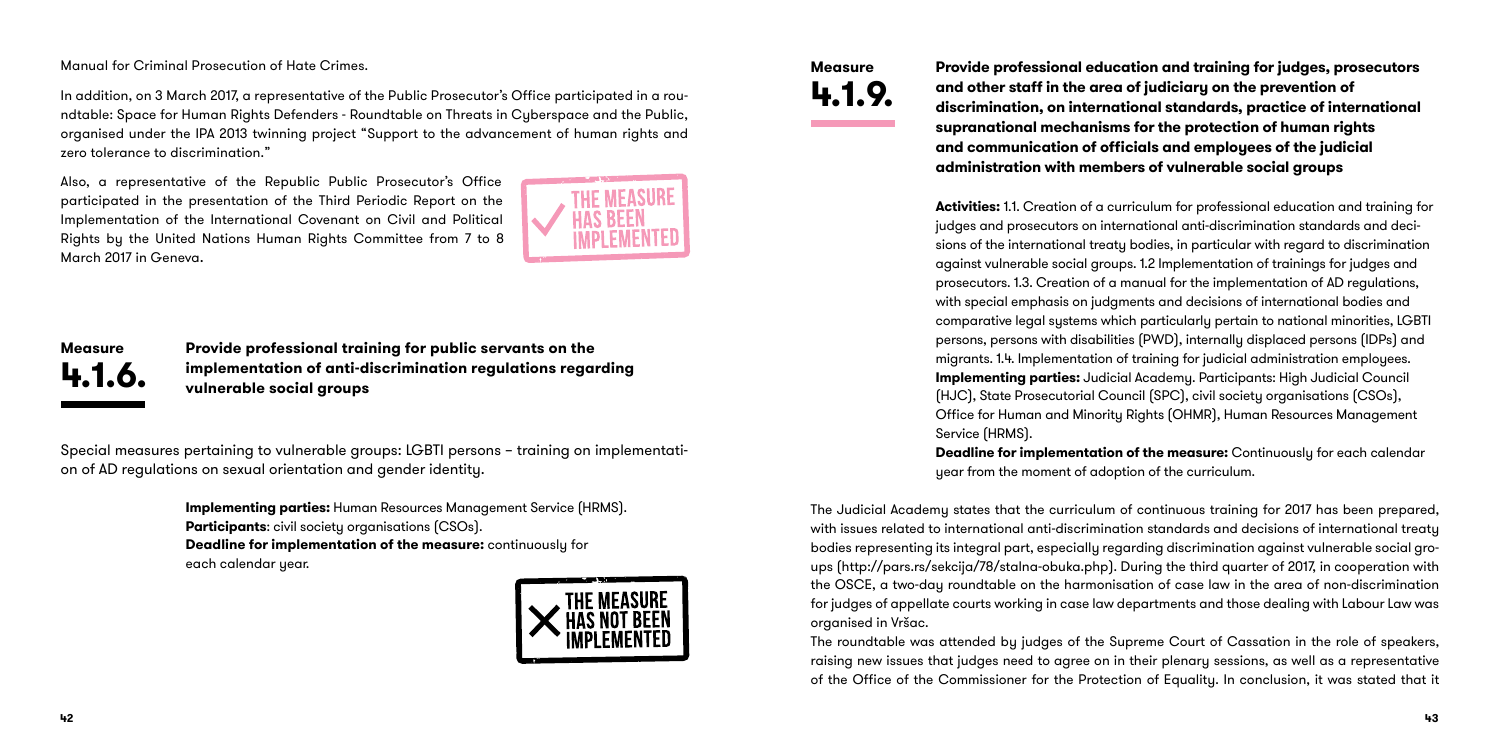would be useful that judges of the Constitutional Court attend such gatherings in the future. Also, a second three-day advanced level coaching training was held for future Academy lecturers in the area of non-discrimination. Participants were introduced to the latest case law of the European Court of Human Rights and the EU Court of Justice, as well as recent tendencies in domestic case law. During the fourth quarter of 2017, eight chosen judges who attended advanced coaching training for lecturers in the area of non-discrimination participated in a study visit to the European Court of Justice in Luxembourg in early November, where they had the opportunity to get acquainted with the jurisdictions and case law of this court. A meeting with the European Ombudsman was also organised in Brussels. Also, in cooperation with the OSCE Mission, the Office for Human and Minority Rights organised the ninth coordination meeting of representatives of state bodies and civil society organisations in Šabac on 4 and 5 December 2017, with the aim of establishing a future mechanism for combating hate crime in the Republic of Serbia. The working group is in a final stage of drafting Guidelines for Criminal Prosecution of Hate Crimes. The Ministry of Justice states that a National Strategy for the Exercise of Rights of Victims is planned and should be developed.

- **1.** Further training of judges, prosecutors and police in order to become more familiar with Article 54a of the Criminal Code, in particular the verifiability of the subjective element of hate motive, writing the operative part of the indictment, introducing this article in the reasoning of the judgment;
- **Contract Contract 2.** Further codification of Article 54a of the Criminal Code and the possibility of drafting a Protocol on the Conduct of State Authorities (courts, Prosecutor's Office, Ministry of Justice and Public Administration, Ministry of the Interior, Non-Governmental Sector and Office for Human and Minority Rights) with regard to hate crime;
	- **3.** Seminars for prosecutor judges and police are planned;
	- **4.** The Guidelines are planned to be shared as a working material in seminars.

The following proposals were adopted at the meeting:

#### **The following proposals were adopted at the meeting:**

As part of the aforementioned cooperation with the OSCE, which organised training for judges on international instruments and standards in the area of protection from discrimination against national minorities and the Court Practice of the European Court of Human Rights (ESLJP), as well as the effective processing of hate crimes, it is noted that protection of LGBTI rights is an integral part of that education. Education is also continuously provided for users of the Academy's initial training, at theoretical seminars and workshops.

#### **Mere usmerene na unapređivanje i promenu prakse:**

## **Take concrete measures to improve the position of vulnerable social groups for the purpose of prevention against discrimination**



**and ensuring the principle of equality**

Special measures pertaining to vulnerable groups: LGBTI – organising support groups in municipal Centres for Social Work for LGBTI persons who ended up living in the street, and support groups for parents of LGBTI children and youth.

> **Activities:** 1. Organising support groups in Centres for Social Work (CSWs). **Implementing parties:** Ministry of Labour, Employment, Veteran and Social Policy (MLEVSP), Ministry of Public Administration and Local Self-Government (MPALSG). Participants: Office for Human and Minority Rights (OHMR), civil society organisations (CSOs), local self-government units (LSUs), Centres for Social Work. **Deadline for implementation of the measure:** continuously.

Special measures pertaining to vulnerable groups: LGBTI – organising support groups in municipal Centres for Social Work for LGBTI persons who ended up living in the street, and support groups for parents of LGBTI children and youth.



**Measure 4.6.2.**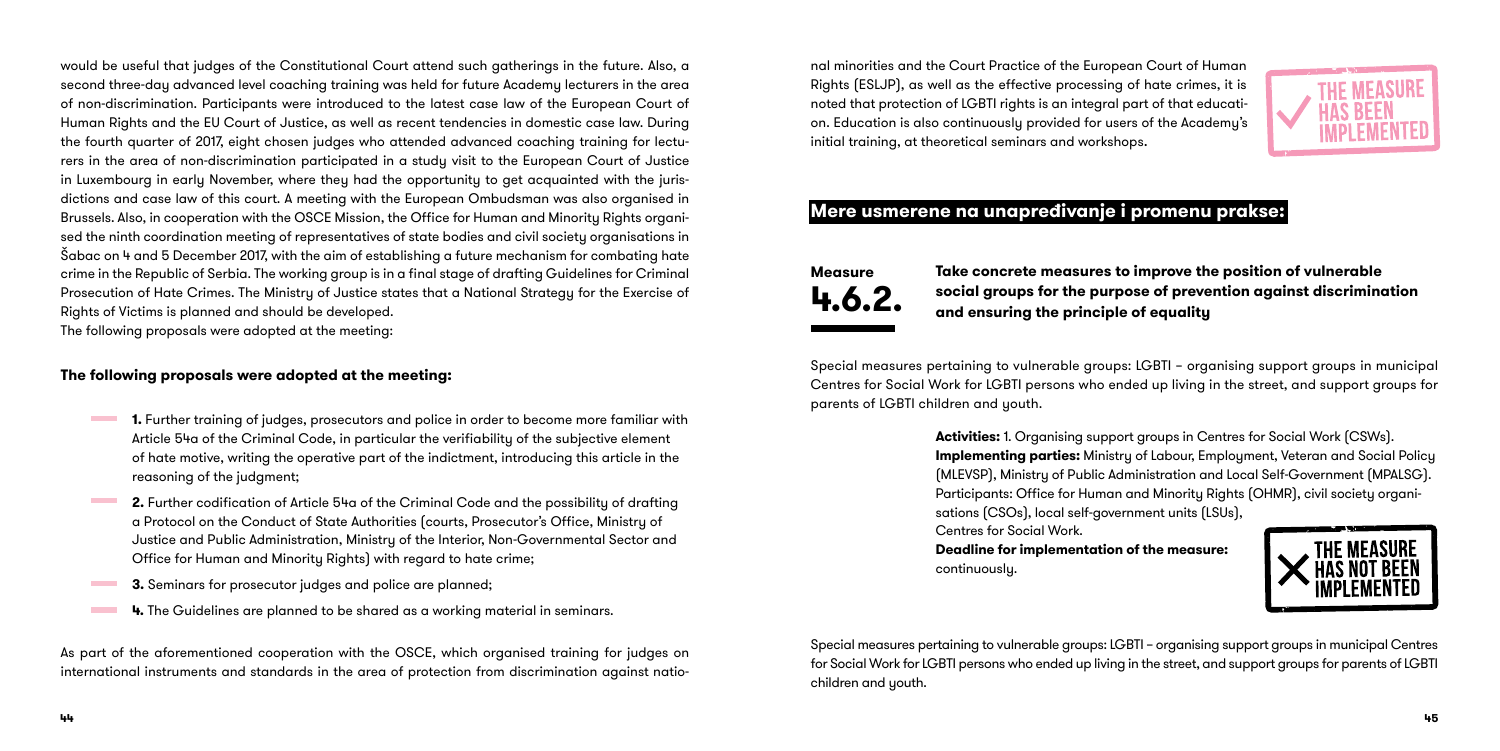with Sexual Minorities in the Social Protection System (DUGA) and 2. Advanced Training for Working with Sexual and Gender Minorities in the Social Protection Sustem (DUGA). Following these trainings, case-specific cooperation is often established, and initiatives regarding support programs for parents of LGBT persons have been launched.



**Activities:** 1. Organising support groups with centres for social work (CSWs). **Implementing parties:** Ministry of Labour, Employment, Veteran and Social Policy (MLEVSP), Ministry of Public Administration and Local Self-Government (MPALSG). **Participants:** Office for Human and Minority Rights (OHMR), civil society organisations (CSOs), local self-government units (LSUs), Centres for Social Work (CSWs). **Deadline for implementation of the measure:** continuously.

The Ministry of Labour, Employment, Veteran and Social Policy states that the Republic Institute for Social Protection has accredited two training programs for working with LGBT persons, intended for skilled workers employed in the social protection system. These are: 1. Guidelines for Working

> **Deadline for implementation of the measure:** Continuously from the moment of introduction.

**Introduce different contents and modalities of work that promote anti-discriminatory behaviour and values and develop competences for life in a democratic society**

Special measures pertaining to vulnerable groups: LGBTI - Acquiring knowledge LGBTI rights through introduced educational contents.

> **Activities:** 1. Introduction into the formal education system of the topics which develop the culture of peace, tolerance, understanding and respect for diversity, intercultural dialogue, gender equality and non-discrimination towards different vulnerable groups.

**Implementing parties**: Ministry of Education, Science and Technological Development (MESTD).

The Ministry of Education, Science and Technological Development states that, within the compulsory professional training, one of the five priority areas of compulsory teacher training, established by the Rulebook on Continuous Professional Development of Teachers, Pre-School Teachers and Professional Associates (Official Gazette of the RS, 81/17) is: creating a tolerant and non-discriminatory environment for each individual, as well as prevention of violence, prevention of discrimination and inclusion of children from socially marginalized groups. Programs related to education for democracy and civil society are part of the curriculum for primary and secondary schools, and are delivered through the subject *Civic Education*. This subject has the status of a compulsory elective subject to be selected for each academic year. During 2017, in accordance with the Action Plan for the Implementation of the Strategy for Education Development by 2020, the Institute for the Improvement of Education prepared new curricula for primary education. Programs are outcome-oriented and should ensure the development of inter-curricular competencies, one of which is *Responsible Participation in a Democratic Society*, which is recognised in outcomes related to respect for human rights and freedoms. Within the new curriculum for an elective subject Civic Education, the goal of teaching and learning is to make students aware of their rights and responsibilities, sensitive to the needs of individuals and the community, and willing to actively participate in the community while respecting democratic values, by learning about the basic principles, values and procedures of civil society. Within other subjects, to the best of their ability, outcomes related to respect for gender equality, diversity and intercultural dialogue are being introduced. Respect for democratic procedures, responsible, humane and tolerant behaviour in society, sensitivity to social injustice, cooperation and teamwork are some of the outcomes related to human rights, that are part of the curriculum.

> **Advance the quality of the school curricula, textbooks and other teaching materials at all levels of education for the purpose of elimination of discriminatory contents (in particular those pertaining to national minorities, gender, sexual orientation and gender identity), i.e. contents encouraging stereotypes and prejudice**

**Activities:** 1. Apply in practice the recommendation of the Commissioner for the Protection of Equality in regard to the elimination of discriminatory contents from the textbooks and teaching materials for the purpose of preventing discrimination, promotion of tolerance, respect for differences and respect for human rights.

**Measure 4.1.2.**

## **Measure 4.1.1.**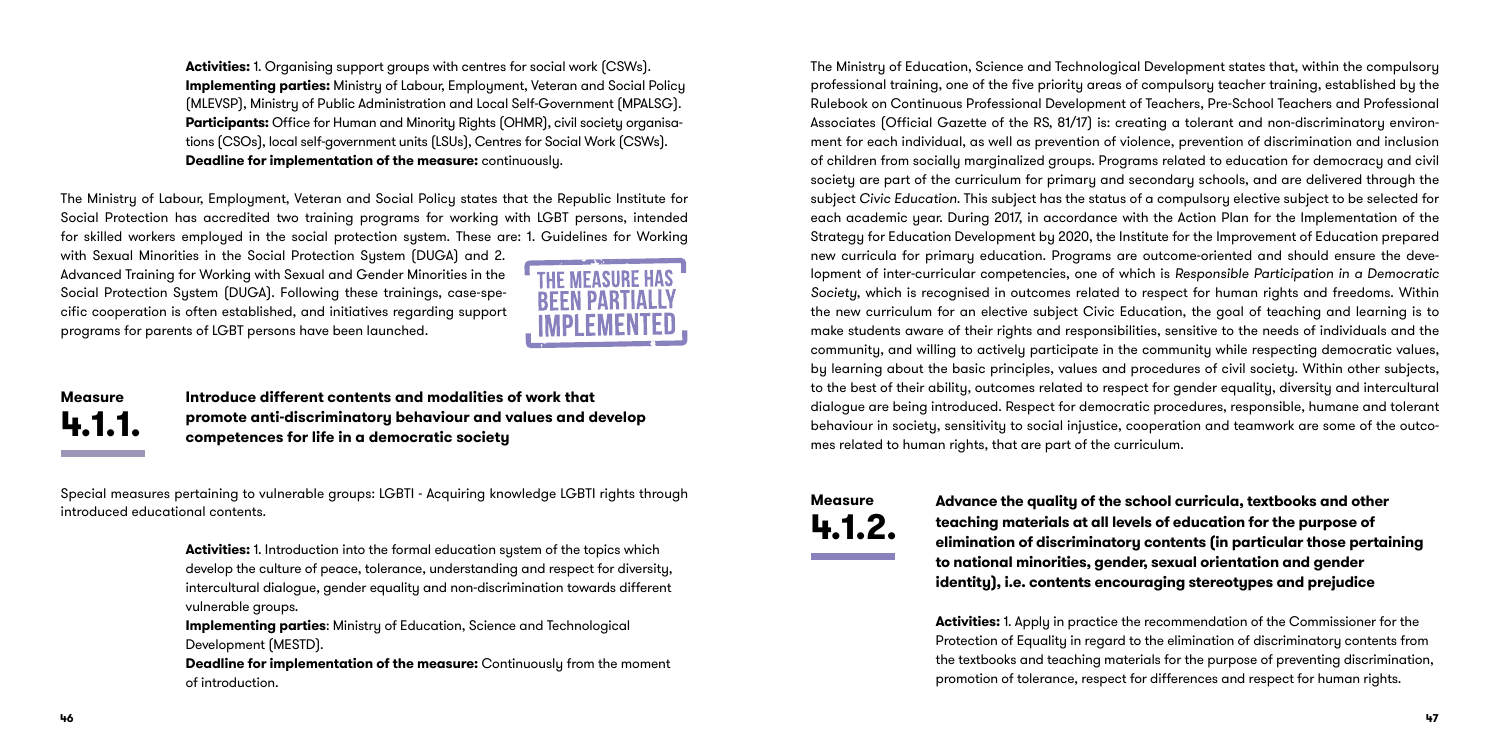2. Prepare standards, expert instructions and by-laws preventing the inclusion of discriminatory contents in the approved textbooks.

3. Revise the existing textbooks and teaching aids for the purpose of eliminating discriminatory contents which encourage discrimination from the curricula, i.e. contents which encourage stereotypes and prejudice.

4. Creation of annual report on discriminatory contents in textbooks and other teaching materials which encourage discrimination and intolerance **Implementing parties:** Ministry of Education, Science and Technological Development (MESTD).

**Participants:** Institute for Education Quality and Evaluation (IEQE), National Education Council, Faculty of Political Science Centre for Gender and Politics (BU FPN), civil society organisations (CSOs), Institute for Textbook Publishing and Teaching Aids (ITPTA), Office for Human and Minority Rights (OHMR).

**Deadline for implementation of the measure:** Continuously for each calendar/academic year.

Following a request by the Ministry of Education, Science and Technological Development in November 2015, a working group of the Institute for the Improvement of Education (IIE) was formed with the task to review the content of approved textbooks for secondary school, including the textbooks "Internal diseases and care 2"; "Healthcare III"; "Psychology for the Second Grade of Grammar School"; "Psychology" for the third and fourth grades of vocational secondary schools for commerce, tourism and catering, and personal services schools; "Neuropsychiatry" and "Children's neuropsychiatry". After reviewing the textbooks, the working group stated in the report that certain changes should be made in these textbooks. In reaching their opinion, the working group was guided by the fact that these textbooks were written more than two decades ago, and that there were other shortcomings besides remarks mentioned in the complaints. The working group believes that shortcomings contained in these textbooks are the reason why the textbooks should not be used. Also, it is within the competence of the Institute for the Improvement of Education (IIE) only to give expert judgment on the quality of textbooks, while it is up to the line ministry to act on the expert opinion. Following the opinion of the Commissioner for the Protection of Equality, the Ministry states that mentioned textbooks shall be removed from the Rulebook on the Textbook Plan for the academic year 2016/17 to 2018/19, and a letter shall be sent to all schools through the school administrations stating that textbooks "Internal diseases and care 2"; "Healthcare III"; "Psychology for the Second Grade of Grammar School"; "Psychology" for the third and fourth grades of vocational secondary schools for commerce, tourism and catering, and personal services schools; "Neuropsychiatry" and "Children's neuropsychiatry" will not be used in secondary school teaching. The Ministry also held a meeting with representatives of the publishing house of the Institute for Textbooks regarding these textbooks, and on that occasion it was agreed that the authors of the textbooks "Internal diseases and care 2", "Psychology", "Psychology for the Second Grade of Grammar School" and "Healthcare III", submit complaints to express their views on the content at issue, and that the textbooks "Children's Neuropsychiatry" and "Neuropsychiatry" are not for sale in the PC Institute for Textbooks. The Ministry of Education, Science and Technological Development acts in accordance with the provisions of the new Law on Textbooks (Official Gazette of the RS, 27/2018), Article 41. Accordingly, the Ministry is expecting new reasoning from the Institute for the Improvement of Education. If the Institute finds the request for the withdrawal of textbooks justified, since its use does not ensure the achievement of goals and outcomes of education, it shall submit an explanation to the publisher with all the identified shortcomings. If the publisher does not submit a revised textbook manuscript to the Institute within ten working days, the Institute shall propose to the Minister to issue a decision on withdrawal of the textbooks from use. This process is ongoing.

It should also be emphasized that within standard procedures for providing expert evaluation of textbook manuscripts using the Quality Standards for Textbooks, in accordance with Article 11 of the Law on Textbooks (Official Gazette of the RS, 27/2018) concerning the prohibition of discrimination, the Institute for the Improvement of Education (IIE) takes special care that no textbook that receives positive evaluation has content that is in any way discriminatory. If there is doubt, the Institute addresses the Commissioner for the Protection of Equality to submit their reasoning. Also, in accordance with Article 36 of the Law on Textbooks, the Institute monitors the use of approved textbooks. During 2016, the Institute received no complaints concerning suspected presence of discriminatory content in textbooks approved by the implementation of the Quality Standards for Textbooks. When it comes to measure 4.1.3. from the Action Plan for the Implementation of the Strategy for Prevention and Protection against Discrimination for the period 2014-2018, Transgender Persons - Develop Rules of Procedure on Changes of Name Designation in Terms of Sex in Certificates and Diplomas, in accordance with the law and opinion of the Commissioner for the Protection of Equality (297/2011) according to whom the refusal to change the name is an act of indirect discrimination against transexual persons. The Ministry of Education, Science and Technological Development (MESTD) states that rulebooks regulating the type, name and content of forms and the manner of keeping records, and rulebooks establishing forms of public documents, are not supplemented by provisions that explicitly regulate the modification of data on changes of name and sex designation in certificates and diplomas. However, on several oc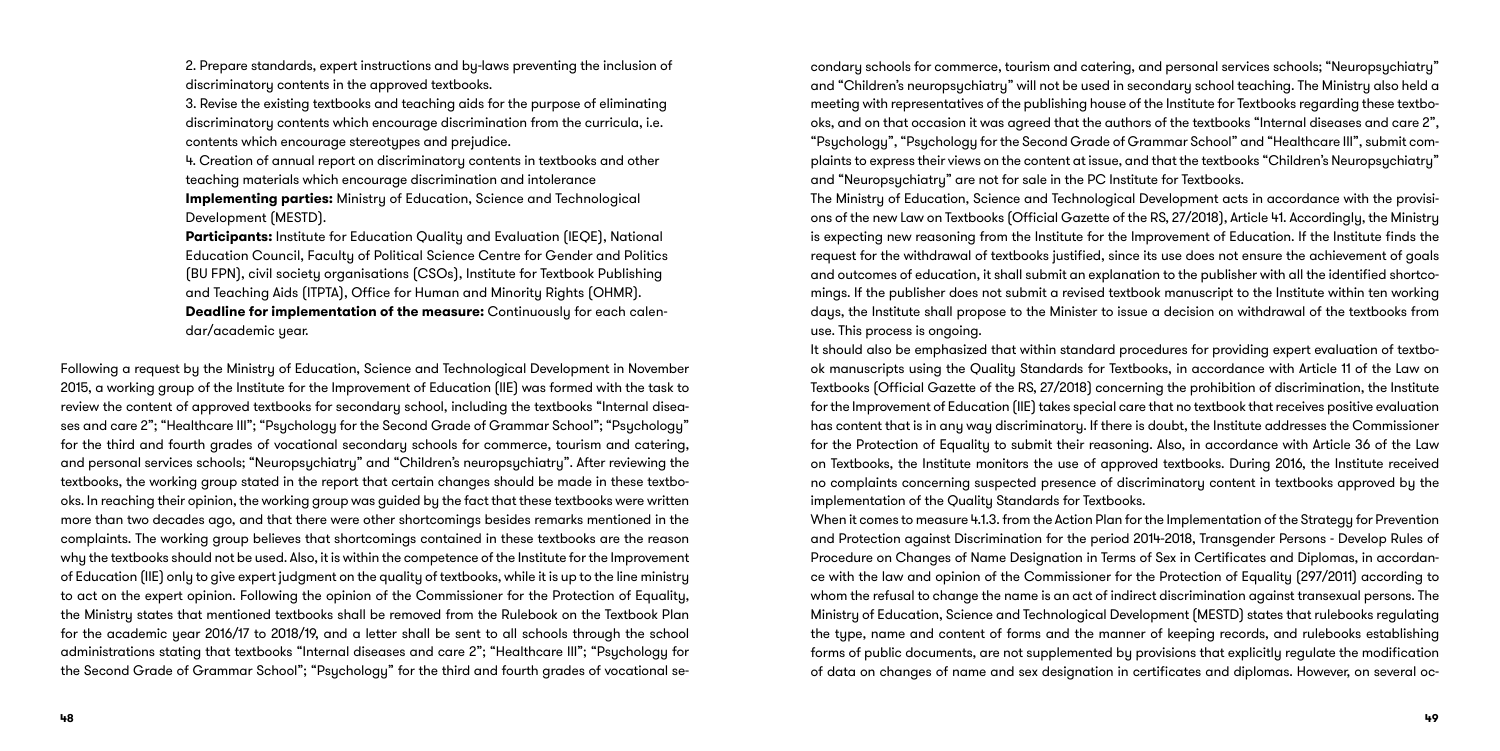casions, the Ministry of Education, Science and Technological Development (MESTD) submitted opinions to schools, or individuals who applied for opinion on the change of data in certificates and diplomas for persons who changed their name and sex, stating that the person who changed the civil-personal status in extra-judicial proceedings by determining the sex reassignment from male to female or vice versa in the registry of births and birth certificate, that is, who is granted a name change after the established civil - personal status change in the registry of births, and the Ministry of the Interior annulled the unique registration number and replaced it with a new number for a new identity, that person acquires the rights to new public documents - ID, passport, driver's license, and therefore to public school documents. The Ministry of Education, Science and Technological Development (MESTD) had been submitting the opinion that schools should require withdrawal of the existing original public documents of graduates requiring the issuance of new public documents from the legal transactions, for persons who underwent sex reassignment, since the person with that identity no longer exists. As the identity is changed, this fact shall be entered into records - the registry kept by the school permanently. In the section "Note", the school shall enter data from decision issued by the Court, the Municipal Administration and the Ministry of the Interior even after annulling the original public documents, in order to issue a duplicate in the new name and sex based on records, as determined in other procedures, bearing in mind that otherwise the person who underwent sex reassignment might have a limited or impaired right to work and further education. Also, the Minister of Education, Science and Technological Development of the Republic of Serbia prescribed a list of priority areas of professional development relevant for improvement of education for the period 2016-2018. Some of the priority areas that influence development of tolerance and non-discrimination are:

- violence
- **Contract** Peer violence and what about it?
- Non-violence in school using peer support and more interesting teaching
- Labelling as a form of classroom discrimination, Building a culture of equal rights, opportu- $\sim 10^{11}$  m  $^{-1}$ nities and responsibilities, through the educational process
- How to develop student resilience to peer social pressures
- Neither black nor white a program for working with children/youth, against prejudice, for tolerance and interculturalism
- From prejudice and stereotypes to discrimination and violence
- Support for an abused child **Contract Contract**
- Preventing discrimination and developing tolerance in students
- Improvement of teachers' competences for the implementation of content in the area of gender equality
- **Prevention of violence and abuse of children through ICT**

- **Training for preschool institutions the Centre for Professional Development, Šabac, 3** December 2015.
- Teachers/educators as carriers of quality education for all children, 9 seminars in total;
- Consultative workshop "Increasing the coverage with the preparatory preschool program **Contract Contract** and the first grade of primary school", Čačak, 31 May 2017, 4 workshops in total;
- **Training for preschool institutions at the Regional Centre** for Professional Development of Employees in Education, Čačak, 2 December 2015.
- Creating a tolerant and non-discriminatory environment for learning and development of each individual, protection against violence, abuse, neglect and discrimination
- Recognising and responding to security risks

In the Catalogue of Continuous Professional Development of Teachers, Educators and Professional Associates for the 2016/2017 and 2017/2018 academic year (http://katalog2016.zuov.rs) you can see all approved programs related to the mentioned priority areas. Some of the programs are:

School of tolerance

We and them others

"A wolf or a lamb?" Approach to aggression and assistance to victims and perpetrators of



A series of seminars have been held so far with the aim of professional development of employees in the education system, which also covered topics of developing tolerance and anti-discrimination: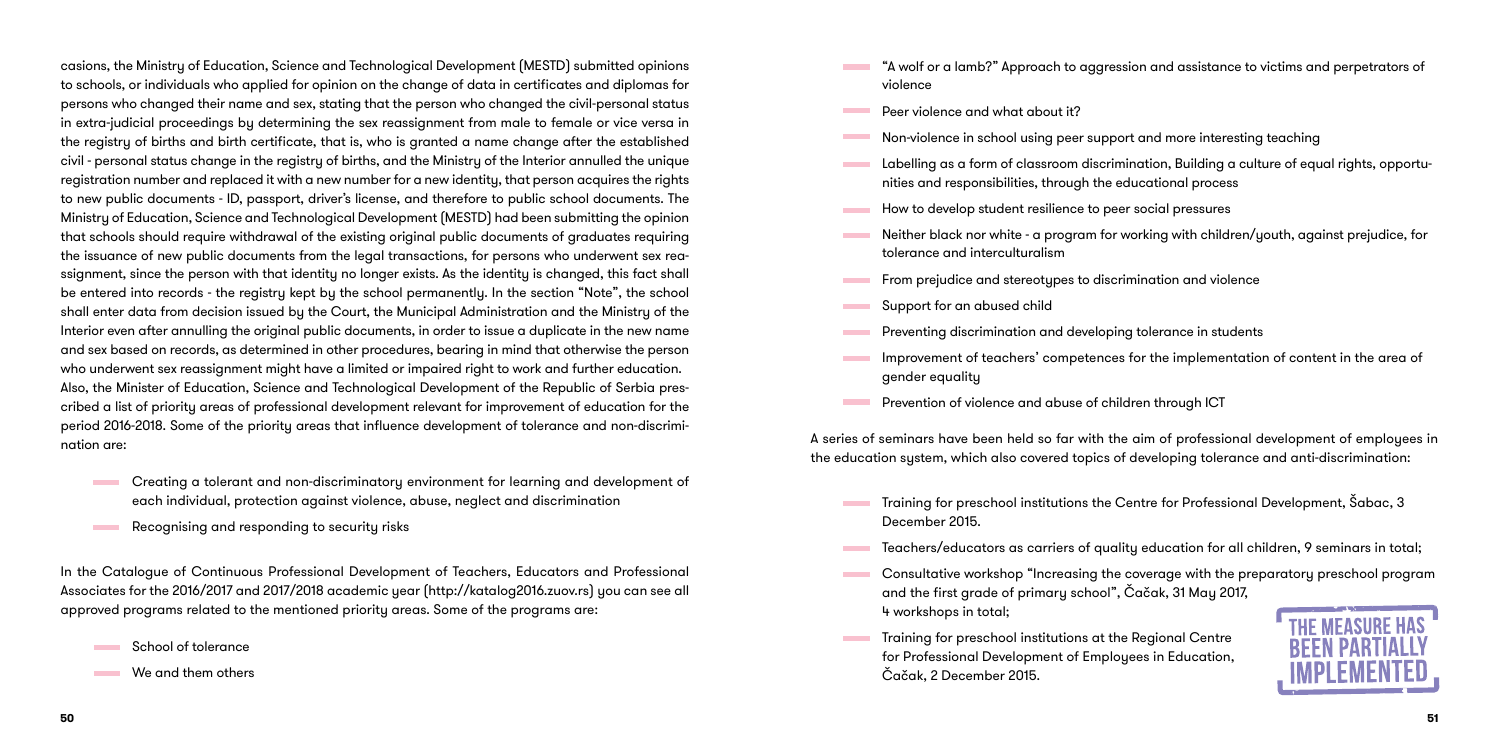**Suppress acts of violence, intolerance and threats against vulnerable social groups by conducting effective investigations and taking measures of criminal law protection and other forms of protection and record keeping**

Special measures pertaining to vulnerable groups: LGBTI – implementation of the efficient investigation and sanctioning of discriminatory treatment of LGBTI persons

> **Activities:** 1. Detecting, finding, arresting and bringing to justice perpetrators of crimes involving violence motivated by personal characteristics against members of vulnerable social groups (especially violence against LGBTI, gender-based violence, violence against national minorities and members of religious communities), following implementation of activities 3.2.2/2. Increased number of prosecuted cases.

**Implementing parties:** Ministry of the Interior (MI).

**Deadline for implementation of the measure:** In line with the deadline from the Action Plan in the framework of the Republic of Serbia's EU accession negotiations, for Chapter 23.

The Ministry of the Interior states that in connection with the implementation of this activity, a session of the Anti-Trafficking Council was held and reached conclusions concerning, among other things, the need to improve the system of identification, protection, assistance and support for victims of trafficking in human beings, as well as the need to improve a proactive system for detecting cases of trafficking in human beings and more effectively prosecute perpetrators of the criminal offense of trafficking in human beings. Also, the Inter-ministerial Working Group was formed to adapt existing mechanisms of cooperation between competent authorities and to establish new ones in accordance with a proactive approach in detecting cases of trafficking in human beings. The Inter-ministerial Working

Group is composed of representatives of the Ministry of the Interior, the Ministry of Justice, the Ministry of Labour, Employment, Veteran and Social Policy, Labour Inspectorate, the Republic Public Prosecutor's Office, the Prosecutor's Office for Organised Crime and the Criminal Police Academy.



### **Informing a wide range of citizens about cultural specificities of certain vulnerable social groups for the purpose of their inclusion and strengthening of tolerance towards those groups in the wider**

**public through implementation of support programs**

Special measures pertaining to vulnerable groups: LGBTI - Affirming and making available the culture and other characteristics of LGBTI community through identifying and implementation of support programs and projects in the area of culturi.

> **Activities:** 1. Supporting programs and projects as well as art, expert and other research carried out (in the role of organisers/participants) by particularly vulnerable social groups. **Implementing parties:** Ministry of Culture and Information (MCI). **Participants:** Ministry of Finance (MF), Office for Human and Minority Rights (OHMR), civil society organisations (CSOs). **Deadline for implementation of the measure:** Continuously.

## **Measure 3.2.2.**

**Measure 4.5.4.**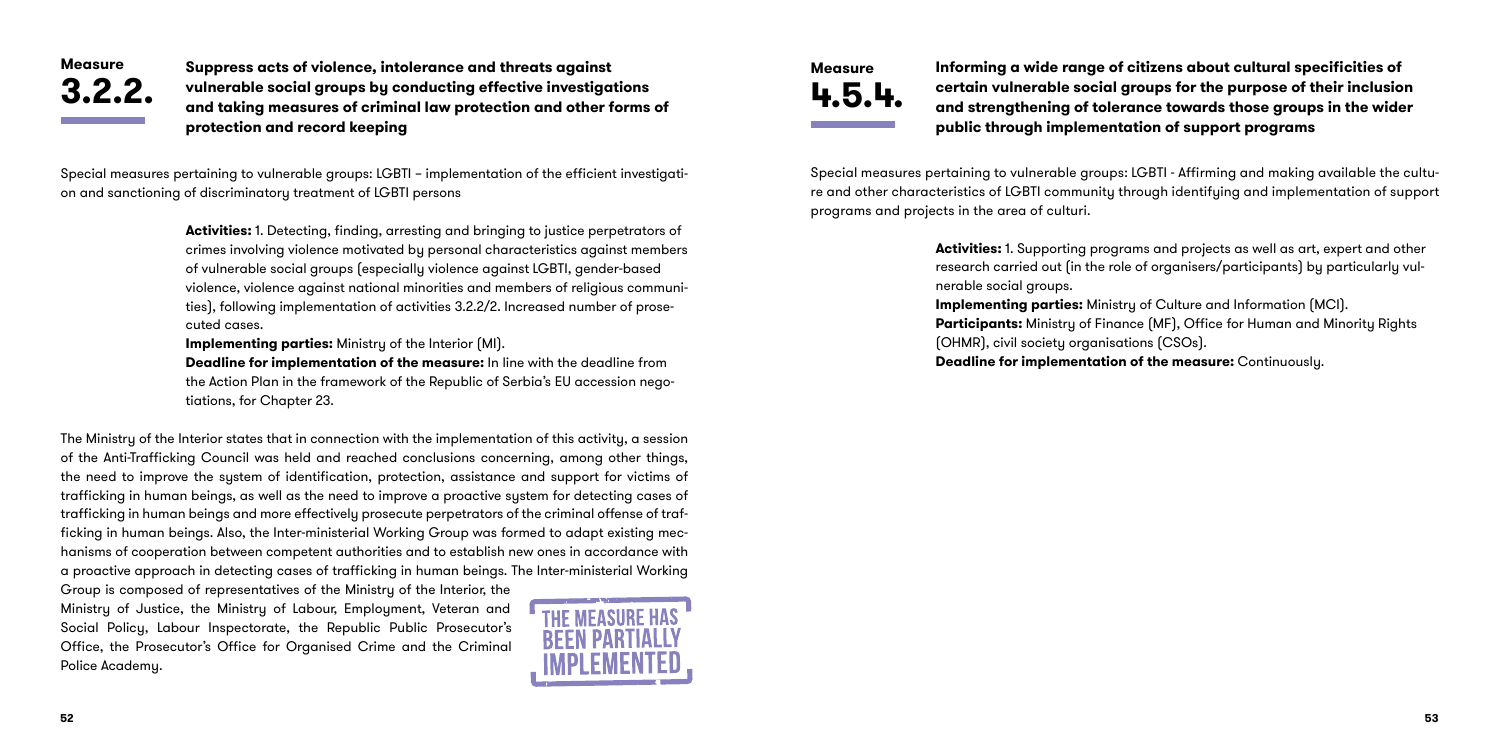It is noticeable that almost nothing planned has been done in the area of LGBT normative regulation. No regulation was passed enabling the registration of same-sex partnerships, or the law on gender identity; the legal consequences of sex change, that is, reassignment, have not been regulated, inclu ding the speedy change of personal documents; and no amendments to the law regulating the issue of inheritance of same-sex partners were passed. Also, no by-law was passed to prevent discriminatory practices regarding marriage and family in relation to LGBTI/transgender persons and their health condition, which would represent clear grounds for centres for social work on the unacceptability of discriminatory practices with regard to maintaining contact with children.

Progress has primarily been made in strengthening the competences of public administration bodies to act in the area of improving the LGBT rights in education, health and partly social protection, and far less in the area of housing and employment. In the area of improving anti-discrimination conduct, holding the Pride Parade for several years without major incidents can be considered a success. This is a positive step forward in exercising the right to public assembly of the LGBT population, which has been contributed to by better cooperation with the police, the establishment of police liaison officers, but since there are still security risks for participants, it cannot be said that this right is fully exercised.

Statistically, of the 17 measures planned for the LGBT as a target group, only 40% have been imple mented, while almost 25% of the planned measures remained unrealised.

There has been improvement in regulations since the Criminal Code was amended, so sexual orientati on and gender identity were added as grounds for the criminal offense of equality violations. The Law on Foundations of Education now also includes gender identity and sexual orientation as possible gro -

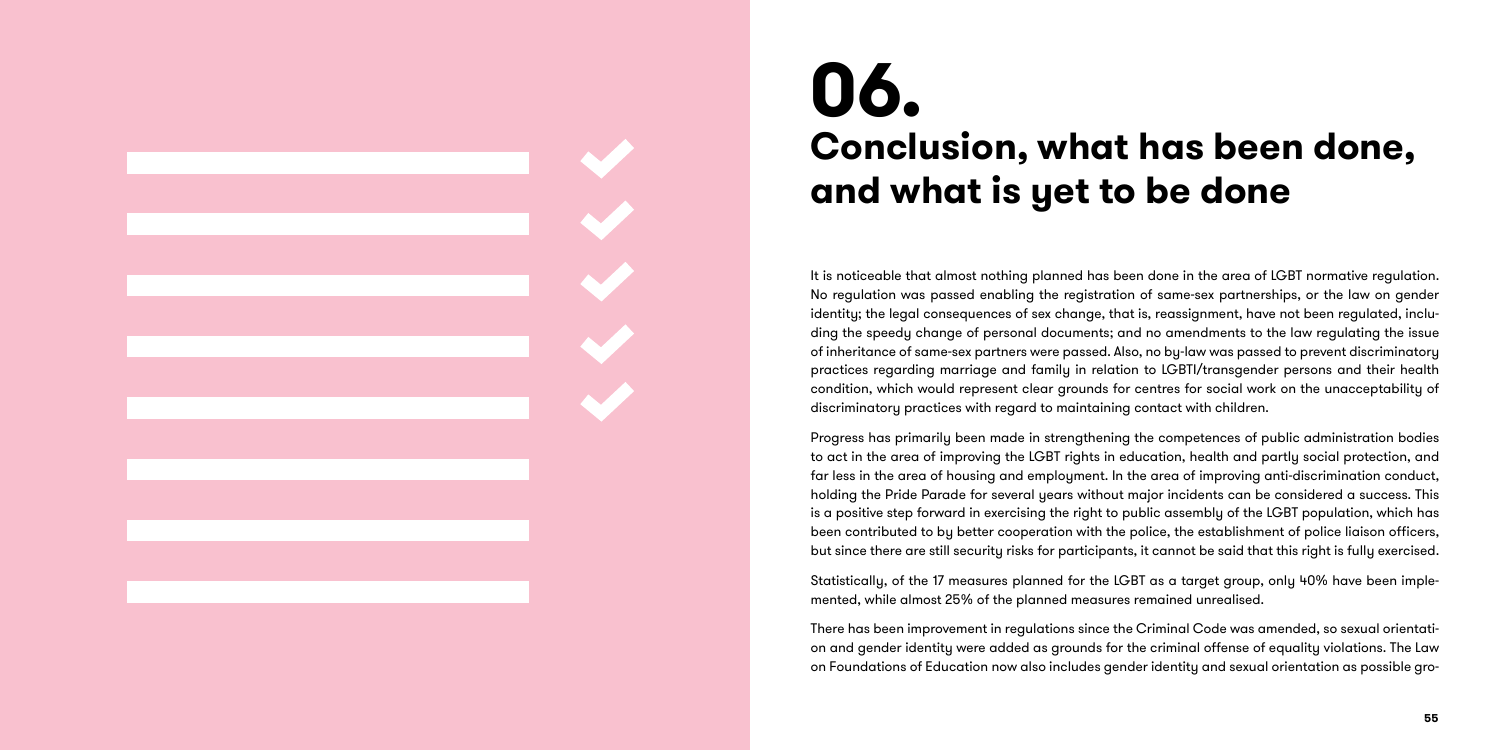unds of discrimination, and two by-laws addressing recognition and action against discrimination in the education system also recognise these grounds of discrimination. In the domain of sports, the legal framework for the prohibition of discrimination was recognised in the new Law on Sports, which was adopted in February 2016, but the prohibition of discrimination does not explicitly cover discrimination on the grounds of sexual orientation and gender identity.

The European Commission's 2018 Progress Report on Serbia states that training for adequate social protection services for LGBTI persons and their families has been provided for employees of social work centres. However, there is still a need to continue working on more adequate social support programs targeting the LGBT population, as well as on rulebooks setting out the conditions for providing combined services to LGBT persons in the social sphere, so that such programs can be licensed and local governments can allocate funds for their realisation.

Anti-discrimination training has been organised for the police, and efforts to improve communication with the LGBTI community are ongoing. However, the situation is still difficult and there is a delay in activities in the action plan for the national anti-discrimination strategy that are of benefit to LGBTI persons. There has also been a slight increase in violence against LGBTI persons. Investigations, prosecutions and sanctions for hate speech, threats and attacks against members of the LGBTI community are often inadequate. Centralised official data on hate crime are still lacking. Hate speech in the public space is most prevalent in relation to Roma and LGBT persons in the media, as well as on social networks, in the form of graffiti in cities and the like, which certainly contributes to the distance that exists towards the Roma population and creates a hostile and unsafe environment. A number of inappropriate statements, comments and content have been identified regarding the LGBT population and migrants. In addition to government bodies that should prosecute and sanction such cases, the media also have a great deal of responsibility, but very often they write sensationally on topics pertaining to vulnerable groups, reinterpret events to increase circulation, and contribute to discrimination and stigmatization of particular groups. Transgender individuals are particularly vulnerable to discrimination, family rejection, homelessness and violence. The provision of new official identity documents is slow, affecting their democratic rights. There is no law on the legal recognition of sex. Discriminatory content has been removed from two secondary school textbooks and six more need to be revised. A stronger, visible political commitment to promoting social inclusion and respect for the rights of LGBTI persons is needed.

Attention should also be paid to the problem of homelessness. Of the total number of registered homeless persons, the majority are women over 65, about 31% are Roma, while persons with mental disorders, LGBT persons and victims of domestic violence are at particular risk of homelessness. Difficulties are also experienced by young LGBT persons, most of whom live in families who do not approve of their sexual orientation, and more and more young people end up homeless after coming out. In the area of healthcare, estimates are that one in ten LGBT persons are under the impression that healthcare institutions are adequately responsive to their physical and mental health needs, and given previous negative experiences, many LGBTI persons fear that their coming out might lead to stigmatization and secondary victimization, which makes them reluctant to disclose their sexual orientation, even when such information is medically relevant. With regard to trans\* persons, the healthcare situation improved by stipulating that 65% of the cost of the sex reassignment process is financed by compulsory health insurance funds, however, there is still room for further improvement. The issues of lifelong hormone therapy funding, as well as frequent hormone shortages on the market have not been resolved, and trans persons undergoing sex reassignment surgery are also required to undergo sterilization. In a proceeding conducted before the Commissioner for the Protection of Equality, it was argued that the Institute for Student Health Care discriminated against LGBT persons by asking students to declare their sexual orientation when conducting a medical clearance<sup>12</sup>. Although we can speak of a satisfactory legislative framework that prohibits discrimination in the media because of, among other things, sexual orientation or other personal characteristic, in practice we testify that gender, ethnic, religious and other stereotypes and prejudice are still widely promoted in the media; creating negative image and deepening social distance towards some vulnerable groups, and especially towards Roma and LGBT population, certain national minorities and other response in cases of hate speech. It is worrying that responding to discrimination in the media is usually lacking or inadequate, so measures and sanctions are rare. Even more concerning is the lack of media coverage promoting the principles of human rights and equality. Multiple discrimination is especially marginalized, the consequences of which are almost never clearly emphasized in the media.

<sup>12</sup> http://ravnopravnost.gov.rs/prituzbaudruzenja-ric-protiv-zzzs-ns-zbog-diskriminacije-na-osnovu-seksualne-orjentacije-u-oblasti-zdravstvene-zastite/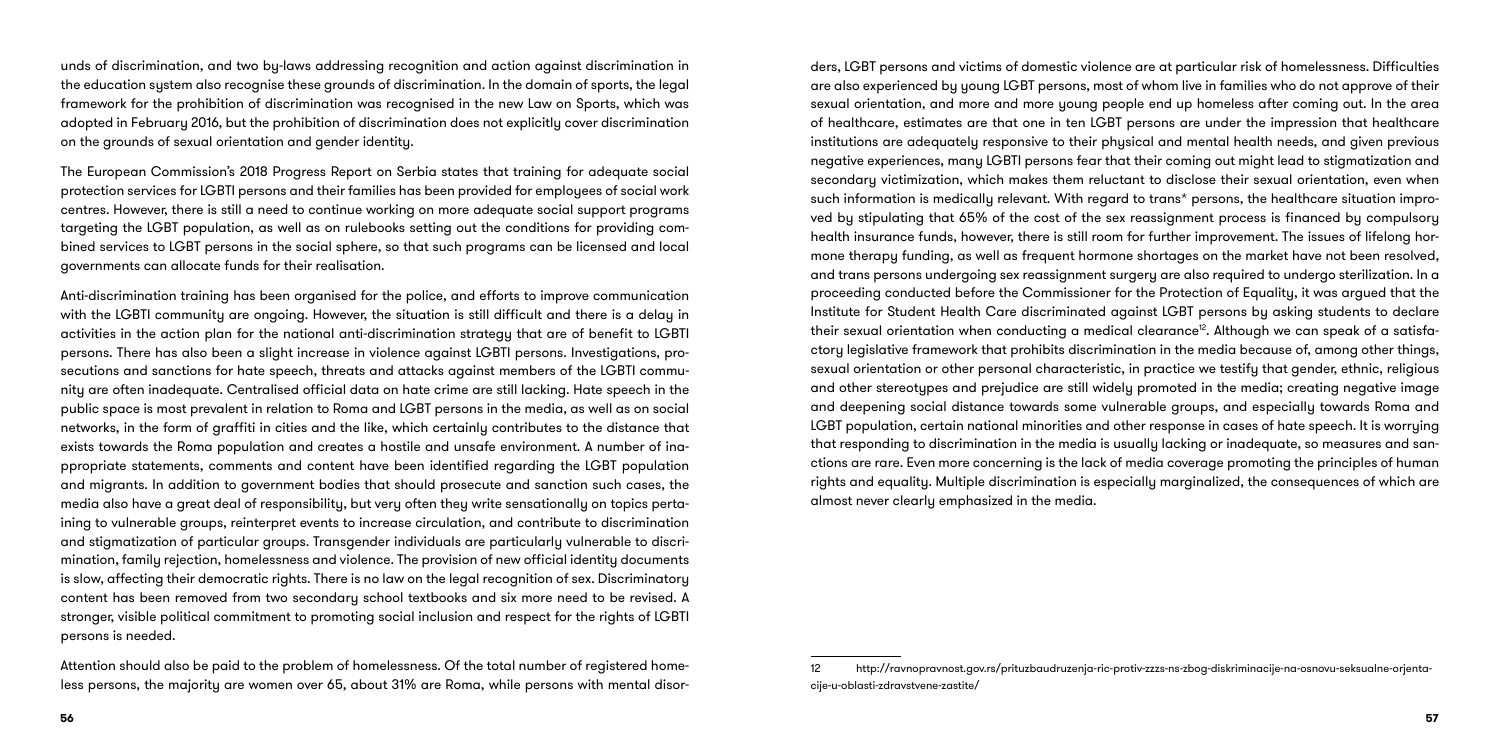The Law on Free Legal Aid (2018) regulates free legal aid for citizens as its beneficiaries and the ways of its implementation and provision. Article 10 of this Law stipulates, inter alia, that free legal aid is based on the principle of equal access to this right, without discrimination against providers, claimants and users, as well as on the access to facilities where it is provided. In accordance with the Law on Free Legal Aid, which began to apply on 1 October, the Register of Free Legal Aid and Free Legal Support Providers was published on the website of the Ministry of Justice. In the upcoming period, the Register will be regularly updated so that citizens are fully informed who they can contact to obtain free legal aid and support. According to the Law, the Register is kept by the Ministry of Justice, as a single public electronic database, and citizens in that database can access data on lawyers, local governments, notaries, associations, law faculties and mediators who, according to the Law, provide free legal aid and free support.

The primary objective of the Law on Free Legal Aid is to provide equal access to justice for all citizens.

One of the most important solutions for citizens are the three groups of beneficiaries of free legal aid. The future beneficiaries who will be entitled to free legal aid are: beneficiaries of social assistance and child allowance, persons who end up being beneficiaries of social assistance due to having to pay for legal aid from their own income, as well as members of vulnerable or socially vulnerable groups, inclu ding children, victims of domestic violence, asylum seekers, refugees, persons with disabilities, victims of trafficking in human beings.

The law defines free legal aid as providing legal advice, filing, representation and defence, and free legal support as providing general legal information, completing forms, drafting a notarial document and mediating disputes. The law also regulates the way of financing free legal aid and free legal su -



# **07. The long-awaited law**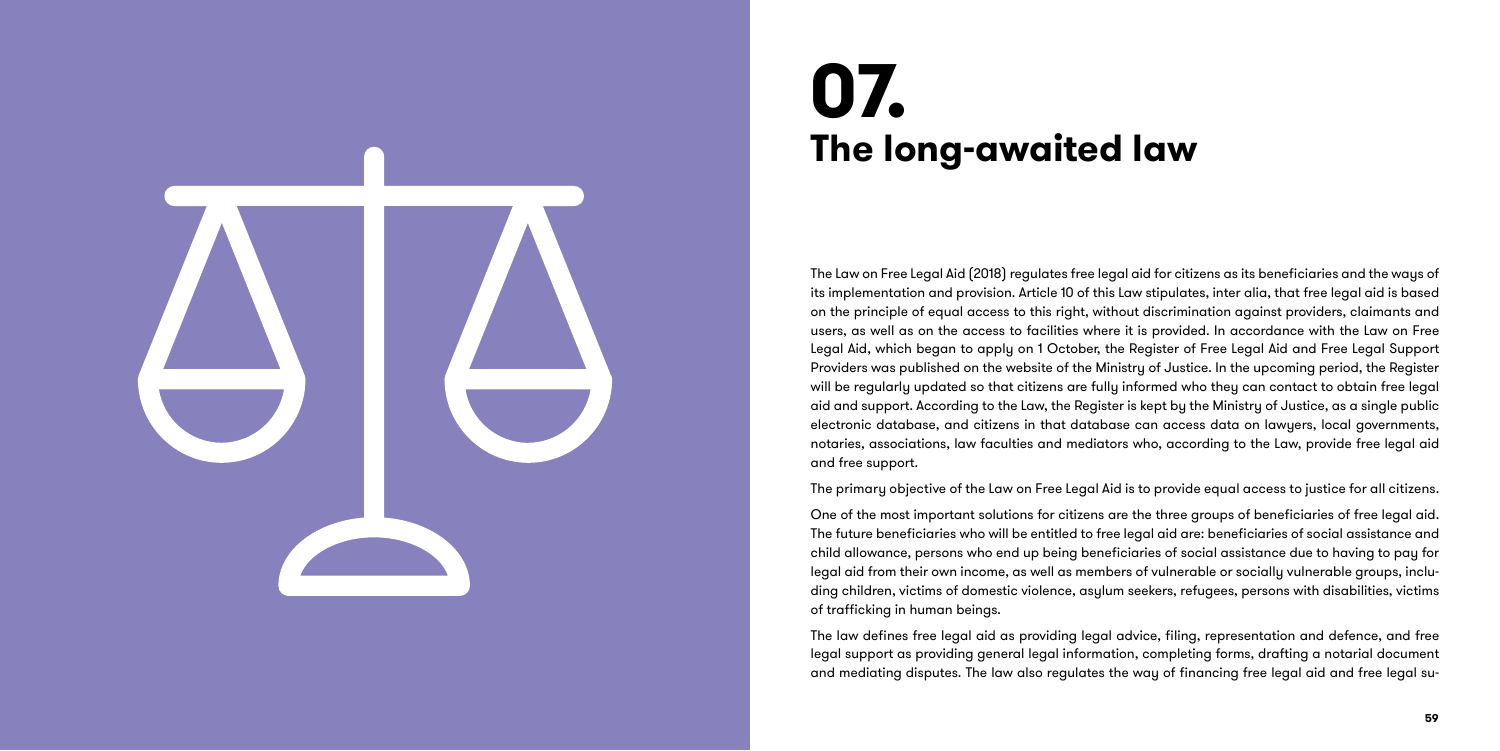pport through the funds of the Budget of the Republic of Serbia, local self-government units, as well as through donations and project funding.

A poor solution is that the backbone of providing free legal aid is provided by lawyers and legal aid services in local self-government units, which still exist in only 1/4 of the municipalities in the Republic of Serbia. Civil society organisations that have vast experience in providing free legal aid are only entitled to provide aid in areas of asylum and discrimination, and even then, only lawyers hired by those organisations can provide such aid.

The Commissioner points out that in the process of drafting and adopting the aforementioned law, a large number of organisations dealing with the protection of human rights have filed complaints regarding the provision stipulating who can be the provider of free legal aid. The Protector of Citizens points out that LGBT persons are not listed in the categories of beneficiaries despite the fact that they face frequent violations of their rights in different spheres of life.

However, it is only after regulating the issue of marriage, inheritance, and adoption of children in laws, that significant systemic improvements can be made that enable equality of LGBT persons and prevention of discrimination in the sphere of private and family life.

Create a secure environment and enhance tolerance towards vulnerable social groups.

Provide effective prevention to prevent acts of violence and intolerance towards vulnerable

Take measures to prevent the spreading, promotion and incitement to hatred and intolerance at public gatherings, through the media and the Internet, through graffiti or otherwise.

Suppress acts of violence, intolerance and threats against vulnerable social groups by conducting effective investigations and undertaking criminal, legal, and other forms of protec-

Take appropriate criminal policy measures for hate crime and send a message to the public

- 
- social groups.
- 
- tion and record keeping.
- that prohibited conduct will not be tolerated.
- 
- violence according to members of vulnerable groups.
- rity culture.
- social groups.
- 

Suppress hate speech and acts of violence and bring to justice the perpetrators of such acts.

Development of support systems (institutional, psychological, material, etc.) for victims of

Take measures to increase the security of LGBTI and Roma and promote the concept of secu-

Undertake measures to improve social sensitivity and increase the competence of experts in government and public services, with regard to the safety of members of vulnerable

Undertake measures to reduce distance, stereotypes and prejudice, increase anti-discrimi-

# **08. Recomendations**